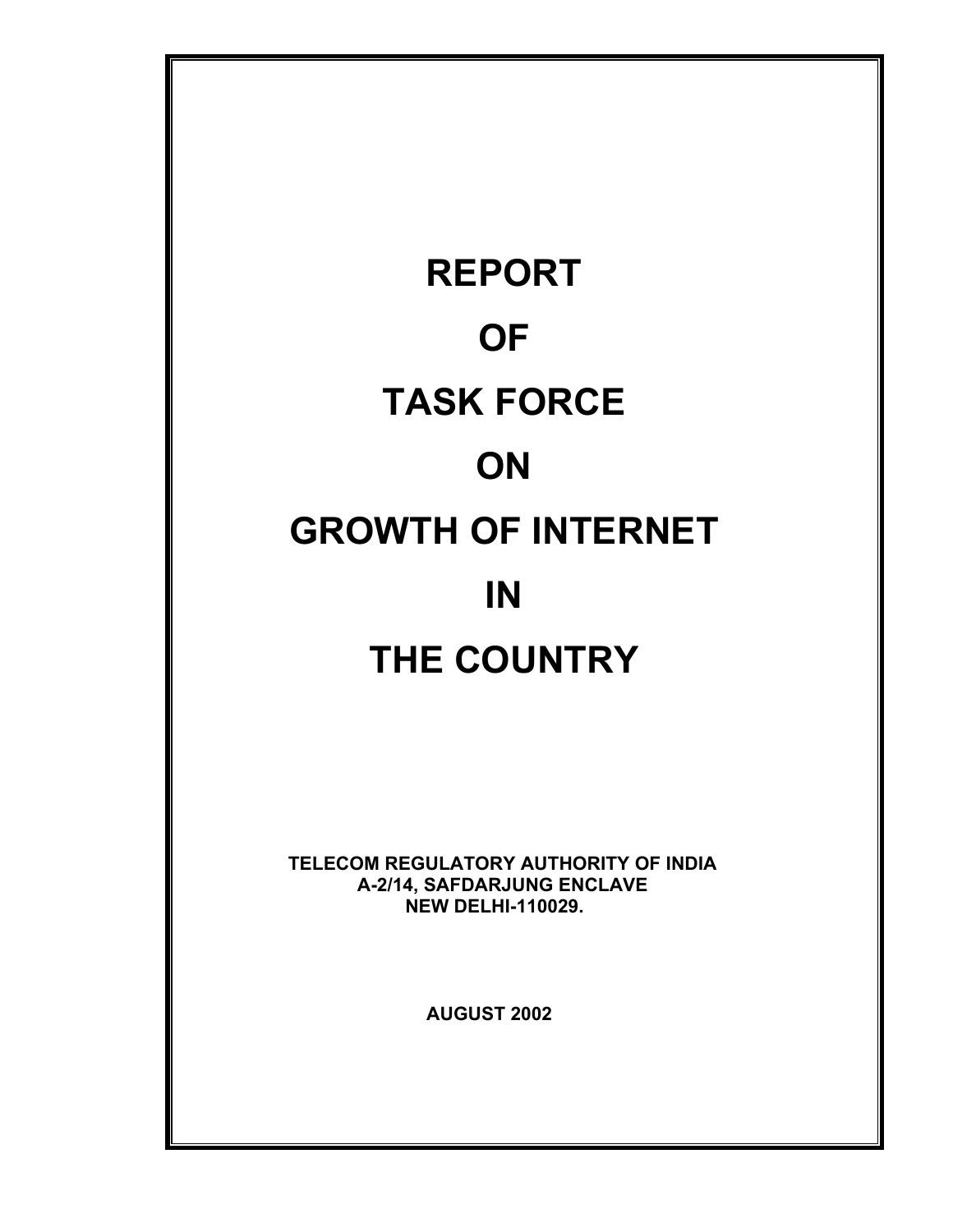# **INDEX**

**Executive Summary** 

**Glossary of Terms Used** 

- **1. Introduction**
- **2. Terms of Reference**
- **3. Background**
- **4. Issues discussed and Steps identified**
- **5. Recommendations for Action Points**
- **6. Bibliography**
- **7. Annexes** 
	- 1. Project Proposal for Setting up Internet Exchange (IXP) in the country.
	- 2. Terms of Reference of Task Force.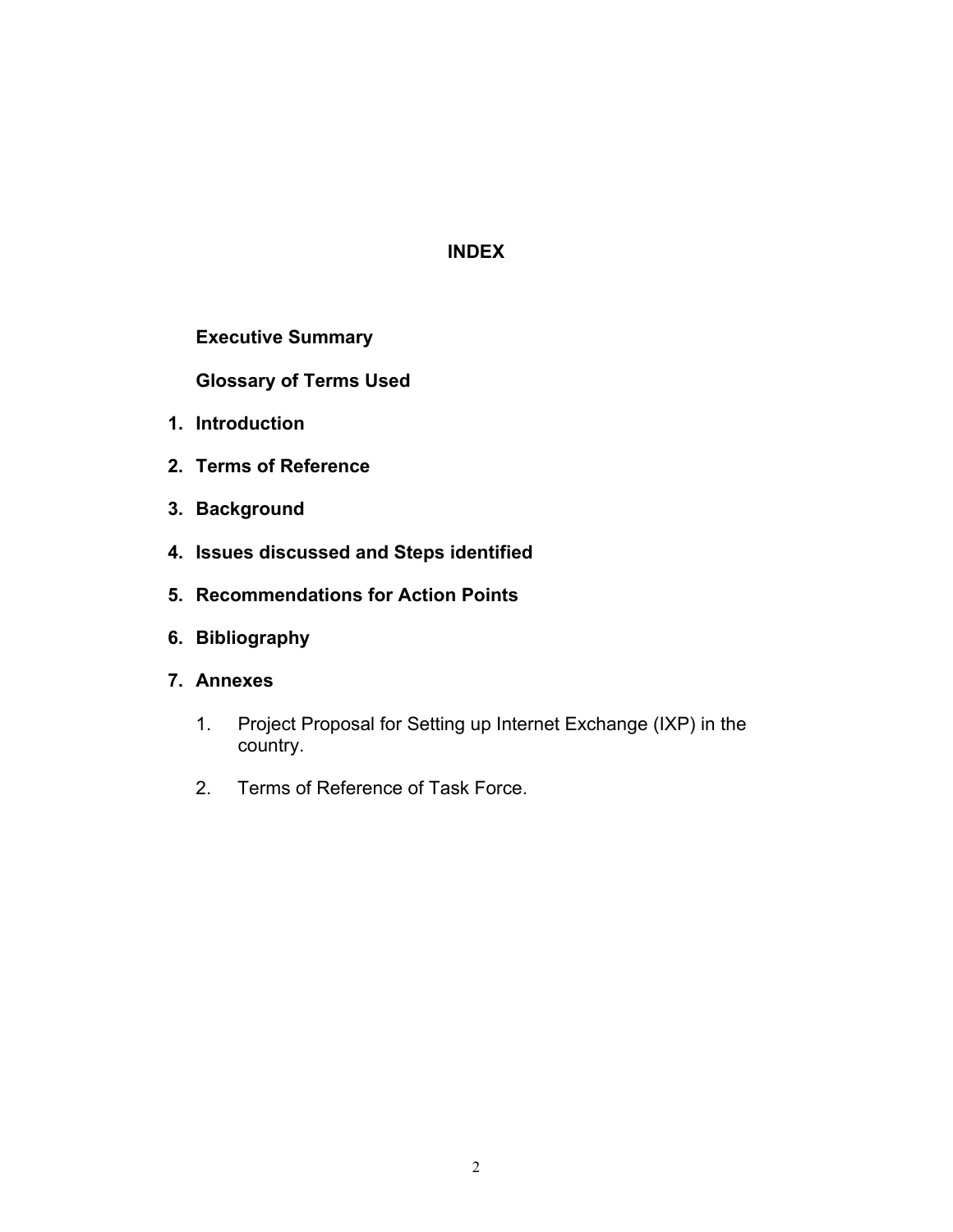#### **Executive Summary**

 TRAI constituted a Task Force to address the issue of slow growth of the Internet services in the country. Experts from MOC&IT, IIT, IIM, C-DOT, TEC and ISPAI were invited to contribute. The main objective of the task force was to prepare an Action Plan to achieve a faster growth of Internet in the Country and recommending an implementable methodology to facilitate the establishment of Internet Exchange Points (IXP) for peering within the country.

The deliberations of the task force, spread over six meetings during May – August 2002, identified the following:

- 1. Need for setting up of Internet Exchange in India for routing the domestic traffic within the country.
- 2. Enabling the availability of cheaper access devices and low cost indigenous PCs as well as the Internet enabled second hand PCs.
- 3. Policy initiatives like treating ISP services at par with telecom infrastructure, reduction of dialup access tariffs, permitting co-location, bringing down capital and operation costs of ISPs to encourage the Industry as well as to benefit the users.
- 4. Need for de-licensing of 2.4 GHz (ISM Band) for low power outdoor usage for last mile Internet Access as well as permitting the use of Receive Only Satellite access by ISP's without need for SACFA clearance and licensing.
- 5. Usage of alternative access technologies like Cable TV network and W-LANs as well as the simultaneous provision of Internet access along with voice in the local loop.
- 6. Facilitation of direct access by ISPs to the bottleneck facilities required for access to International Submarine Cables landed in the country.
- 7. Need for implementation of e-governance and provision of citizen services through Internet to encourage its wider usage.
- 8. Importance of local content development.

The main recommendation of the Task Force suggests setting up of much needed Internet Exchange Points (IXP) in the country to be named National Internet Exchange of India (NIXI) for better utilization of International bandwidth,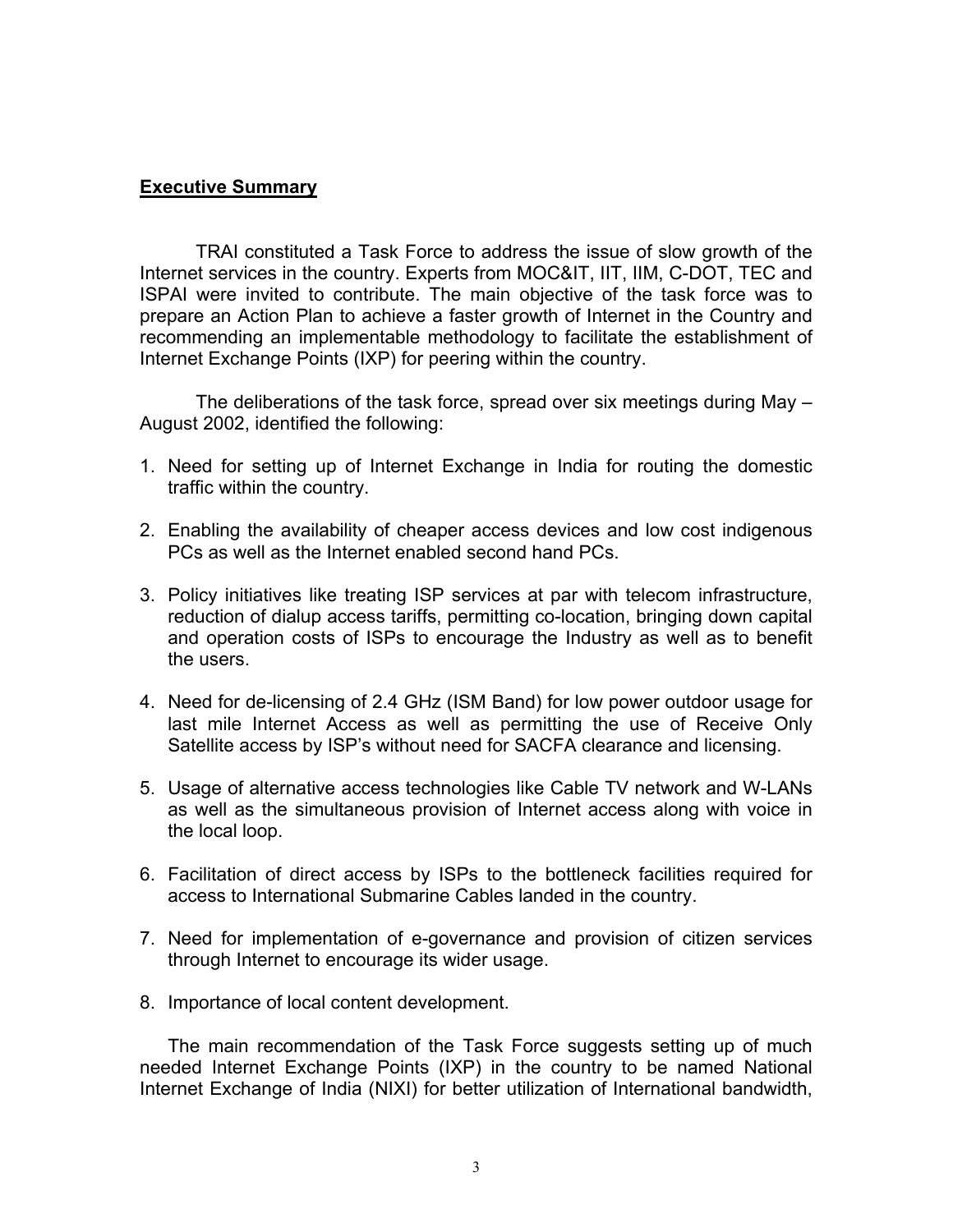better service quality and as an incentive to host Indian content in India. It is recommended to be established with an initial one-time funding of Rs.5 crore from the Government and to be run on cost recovery and self-sustaining basis. A project proposal for such an exchange has been annexed to the report.

Report also pinpoints the action points by various agencies like Govt., Regulator, BSOs and ISPs for immediate necessary action on their parts. It is believed by task force members that such actions will certainly lead to much needed growth of Internet services in the country.

20<sup>th</sup> August 2002 (S.N. Gupta) Advisor (Converged Network) Telecom Regulatory Authority of India. Convener, TASK FORCE on behalf of members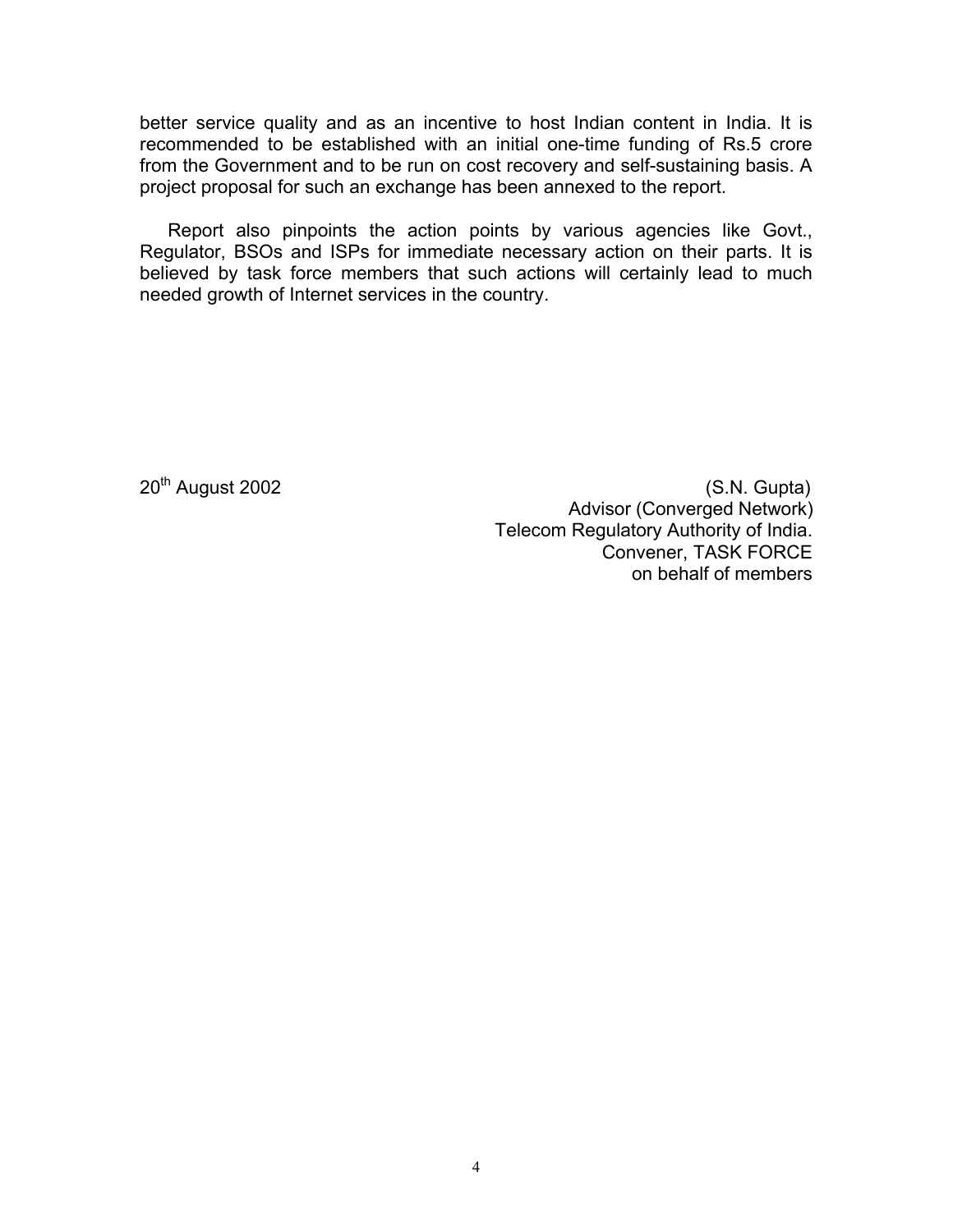# **Glossary of Terms used**

C-DOT – Center for Development of Telematics

DIAS- Direct Internet Access Service

E1/R2- 2 Mb PCM stream with R2 signalling

GR- Generic Requirement of TEC

IAD-Integrated Access Device

IGSP- International Gateway Service Provider

IILP- International Internet Leased Port

IIXP- India Internet Exchange Point

ILDO- International Long distance Operator

IPLC- International private Leased Circuits

ISPAI – Internet Service Providers Association of India

IXP- Internet Exchange Point

KBPS- Kilo Bits Per Second

MOC&IT – Ministry of Communication and Information Technology

NAP- Network Access Point

NIXI- National Internet Exchange of India

NOCC- National Operational Control Centre

PSTN - Public Switched Telephone Network

QOS- Quality of Service

SACFA- Standing Advisory Committee on Frequency Allocation

TEC -Telecommunication Engineering Center, DOT

WPC- Wireless Planning & Coordination wing of DOT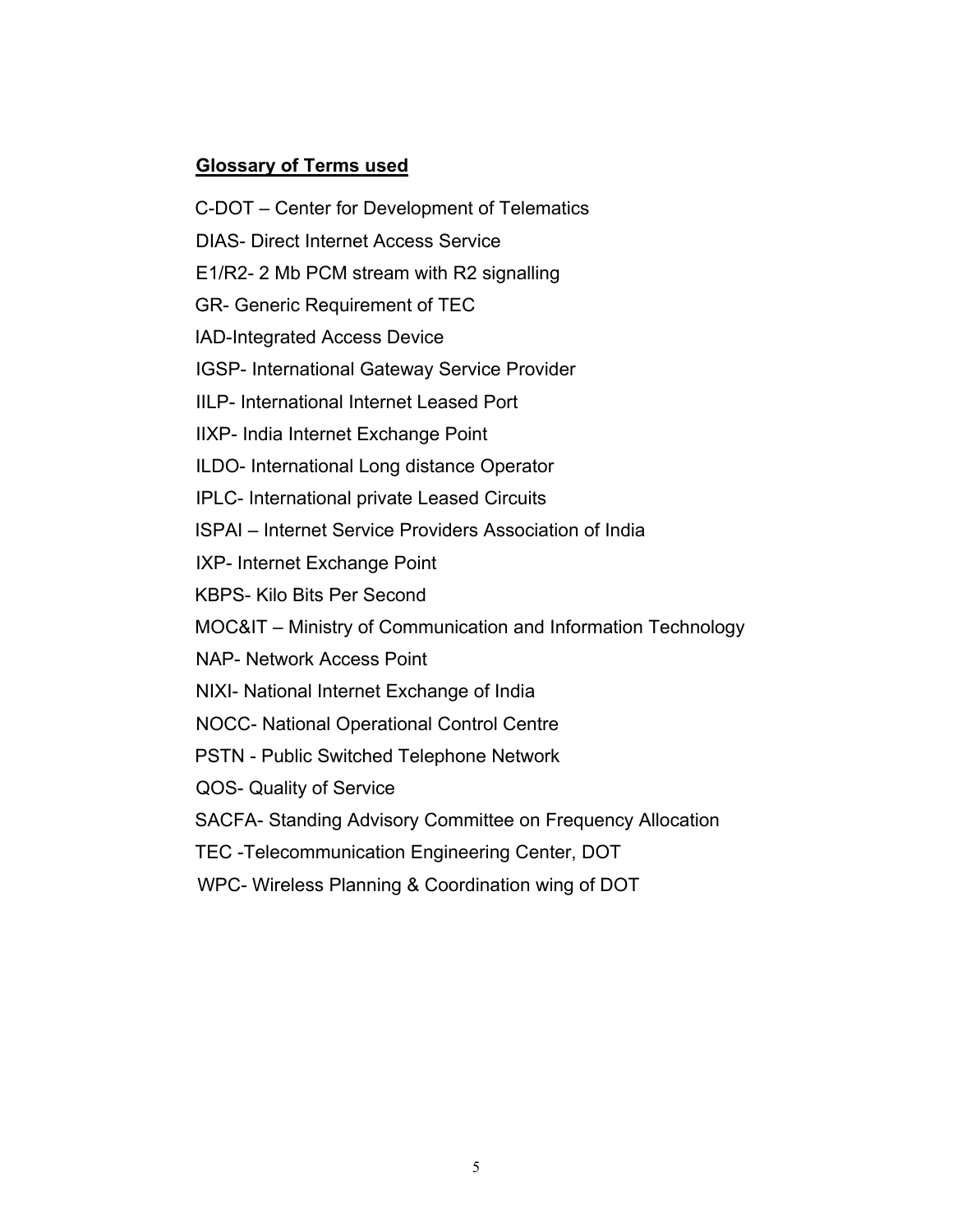#### **1. Introduction***:*

Concerned about the insufficient growth of Internet services in the country, TRAI decided to set up a Task Force to address this issue involving experts from Ministry of Communication and IT, IIT Delhi, IIM Ahmedabad, C-DOT, TEC and ISPAI under the aegis of TRAI.

The constitution of the task force was as follows:

| 1. Dr. H.V.Singh, Secretary, TRAI             | Chairman |
|-----------------------------------------------|----------|
| 2. Sh.S.N.Gupta, Advisor, TRAI                | Convenor |
| 3. Sh. Jatindra Kumar, Sr. Director, MOC & IT | Member   |
| 4. Prof.H.M.Gupta, HOD, IIT Delhi             | Member   |
| 5. Dr.B.H.Jajoo, Prof. IIM Ahmedabad          | Member   |
| 6. Sh.B.S.Chauhan, Div.Manager, C-DOT         | Member   |
| 7. Sh.P.K.Singh, Director TEC                 | Member   |
| 8. Sh. Amitabh Singal, Secretary ISPAI        | Member   |
|                                               |          |

In addition following experts from different organisations were inducted:

| 1. Sh. Sameer Sharma, | Dy. Advisor, TRAI, Co-ordinator |
|-----------------------|---------------------------------|
| 2. Gen. Malik,        | <b>ISPAI</b>                    |
| 3. Sh.M.K.Gupta,      | <b>CDOT</b>                     |
| 4. Dr. Govind,        | <b>MOCIT</b>                    |

The Task Force was mandated to suggest the implementable steps to be taken by various agencies to accelerate the growth of Internet in the country.

#### **2. Terms of Reference**

The Task Force was entrusted to undertake the following key tasks:-

1. Identify the reasons for the slow growth of Internet usage in the country.

2. Prepare an Action Plan to achieve a faster growth of Internet in the Country, comparable to what has been achieved in other countries of the region.

3. Study the best international practices of Internet Peering and Internet Exchange and to recommend a modus operandi to facilitate the establishment of Internet Exchange Points (IXP) for peering within the country.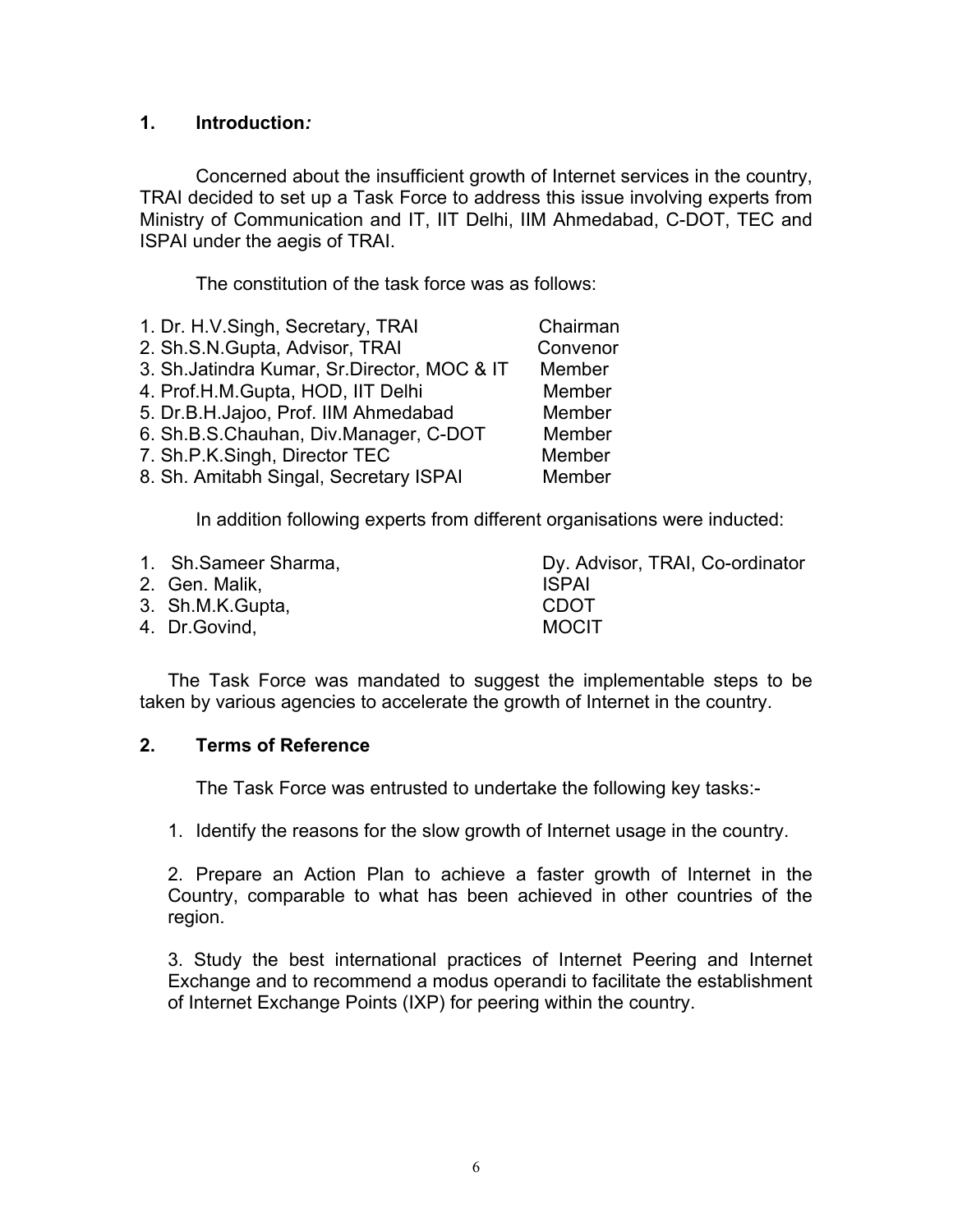#### **3. Background**

NTP 1994 had set the tone for introduction and licensing of various valueadded services in the country and in due course, some service providers began offering E-mail services. The usage was mostly by corporates and based on X.400 platform, in addition some educational institutes and software units had basic access to Internet. Internet services were made available to public with effect from 15 August 1995 when VSNL, then the state-owned monopoly in the International Long Distance Operator (ILDO) started offering Internet services in 6 cities (Delhi, Mumbai, Chennai, Kolkatta, Bangalore and Pune).

On 6<sup>th</sup> November 1998, new ISP policy was announced to facilitate and encourage entry of private sector and other players in this field as ISPs. New packages, new locations and reduction in tariffs coupled with a few of new dotcom ISPs offering free access, fuelled the initial growth of Internet throughout the country. Corresponding growth in PC penetration and increase in tele-density also helped the case. While during 1995-1998, people used to access Internet because they had computers, by the year 2000 people began acquiring computers because they wanted to access Internet. Of late, the growth of Internet in the country has not kept pace with the expectation of various agencies.

 TRAI started monitoring the Internet services in the country through Performance Monitoring Reports (PMR) from ISPs on quarterly basis. The figures obtained by TRAI indicate that subscriber base growth was 222% through the period March 2000-March 2001, which declined to 12% for the period March 2001-March 2002. It is evident that at this stage of development the above growth rate is not sufficient and therefore; special steps need to be taken to accelerate this. In this context, a brainstorming session was organised by TRAI involving major ISPs along with the representatives of the ISPAI.

During the above session, the various issues inhibiting the growth of Internet in the country were brought out and it was established that urgent steps are required to be taken by all concerned to stimulate the growth of Internet in the country.

The Authority there upon decided to form a task force on the line of High level Technical Committee, comprising of experts from Deptt. of IT, TEC, C-DOT, IIT Delhi, IIM Ahmedabad, ISPAI under the aegis of TRAI to address this.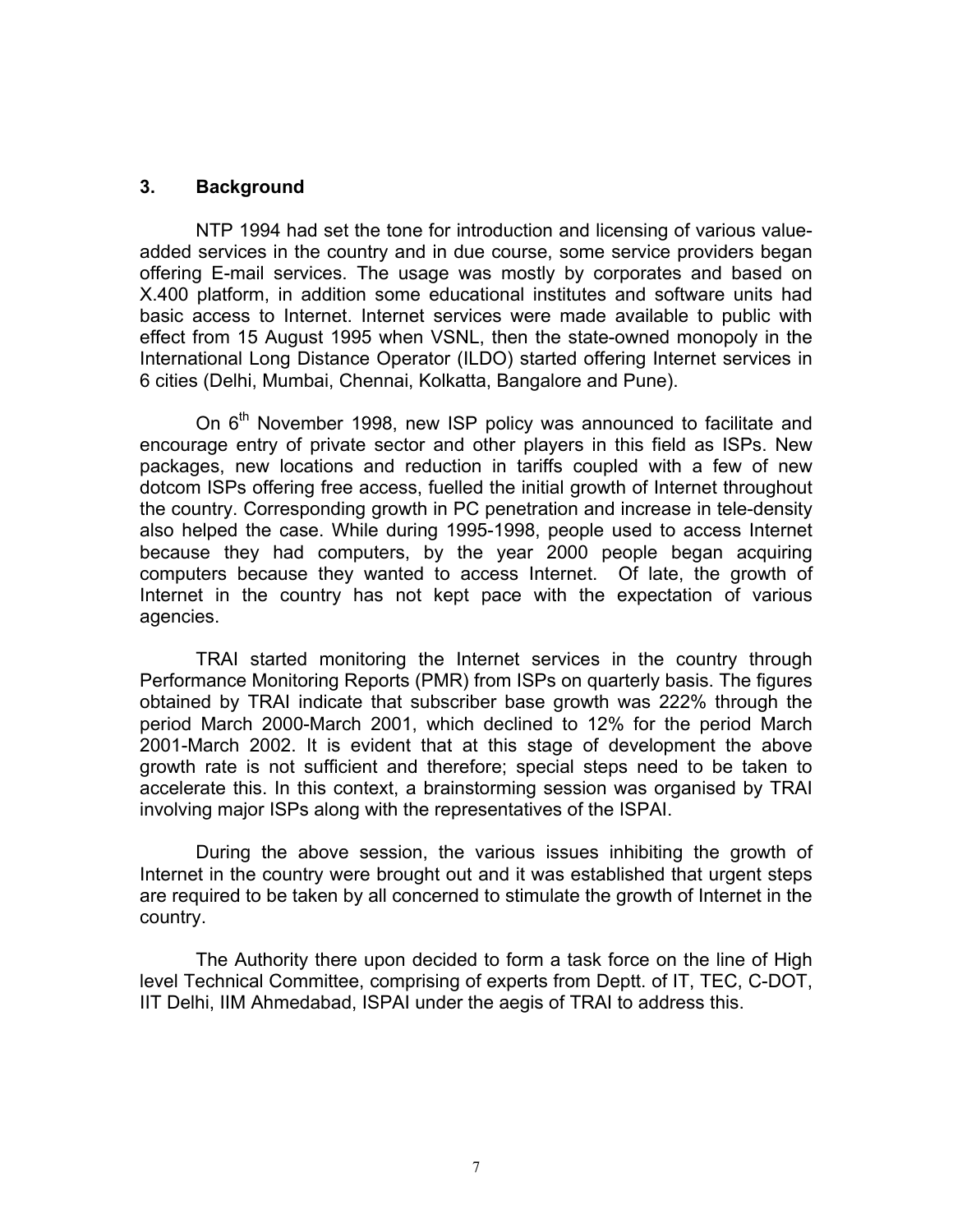#### **4. Issues discussed and Steps Identified**

The task force had six meetings, which were held on 15.5.2002, 22.5.2002, 19.6.2002 in TRAI, 04.7.2002 in C-DOT, 08.08.2002 and 14.08.2002 in TRAI. In addition a special meeting was held in TEC on 18.7.2002, to discuss the architecture and the project model for Internet Exchange Points (IXP) of India.

The task force recognised that the growth of Internet in the country is intrinsically linked with various factors including tele-density, PC penetration, literacy and language issues, availability of locally relevant content, Quality of Service and the overall value proposition vis-à-vis access cost of Internet as perceived by a common man.

The issues discussed and steps considered necessary to accelerate the growth of Internet Services were identified to be following:

- **(i)** Setting up of Internet Exchange Points (IXP) in the country (starting with four metros) so that all the ISPs peer together for the purpose of routing the domestic traffic within the country, instead of taking it all the way to U.S. and back. This will result in cost saving as well as decongestion on the International Link, resulting in better Quality of Service for customers.
- **(ii)** Popularizing the usage of cheaper inexpensive access devices for Internet. Steps are also required to reduce the cost of PCs through various duty concessions like concessions on Excise Duty, Customs Duty on components etc, and innovative technology upgradation including second-hand PCs to become Internet enabled through addition of modules for this purpose.
- **(iii)** Reduction in the tariff for International Internet leased lines provided by various International Gateway Service Providers.
- **(iv)** Reduction in Dial-up charges for Internet Access by BSOs.
- **(v)** De-licensing of the 2.4 GHz (ISM) band for low power, short-range W-LAN applications and last mile Internet access.
- **(vi)** Permitting Receive only satellite system by ISPs without the requirement of licensing and clearances from the Government agencies, expect for the mandatory security clearance.
- **(vii)** Formulation of Government policies and regulations to facilitate donation of used PCs by corporate entities, Government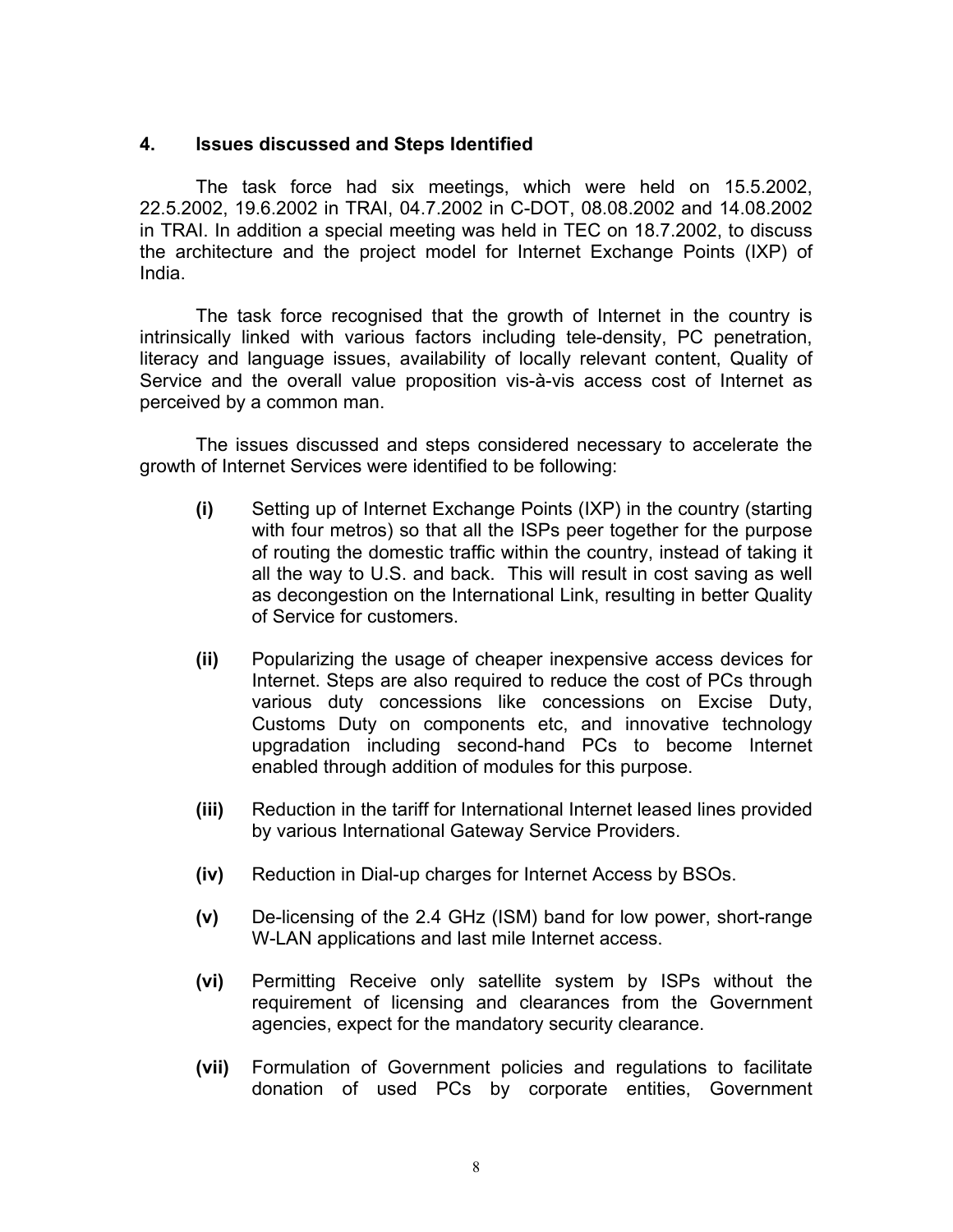organizations and higher educational institutions to schools, local colleges and community centers. The current policies are complex and de-motivate donors from undertaking such tasks. For corporate entities, tax concessions as available to R&D entities may also be considered for such donations.

- **(viii)** Co-location of ISP Nodes at BSOs' exchange premises to help the ISPs to save capital expenditure as well as operation and maintenance expenditure. This arrangement is a must to help the Internet to penetrate into the smaller cities and rural areas.
- **(ix)** Bringing ISP services under `Infrastructure Category' to enable various concessions available under this to be applicable to ISPs.
- **(x)** Encouraging the usage of alternative access technologies like cable TV network and wireless based access for simultaneous voice and data to reduce the burden on PSTN dial up network and to provide better quality of service.
- **(xi)** Facilitating the usage of Internet for e-governance at state level.

#### **5. Recommendations for Action Points**:

In line with its mandate, Task Force recommends the following action points for various agencies:

# **For the Government(s)**

- 1. National Internet Exchange of India (NIXI) should be set up in the country under the umbrella of an Industry representative neutral body including ISPAI. MOC&IT should facilitate this by one time grant for capital requirement and also the provision of space at nominal rent in four metros, to start with. The Government owned subsidiary providing Internet Services to be motivated to join the 'NIXI' (A detailed proposal for this purpose is annexed in the end of the report).
- 2. Receive only satellite system by ISPs should be permitted without the requirement of licensing and clearances from the Government agencies, including SACFA, except for the mandatory security clearance.
- 3. De-licensing of the 2.4 GHz (ISM) band for low power, short range outdoor W-LAN applications and last mile Internet access.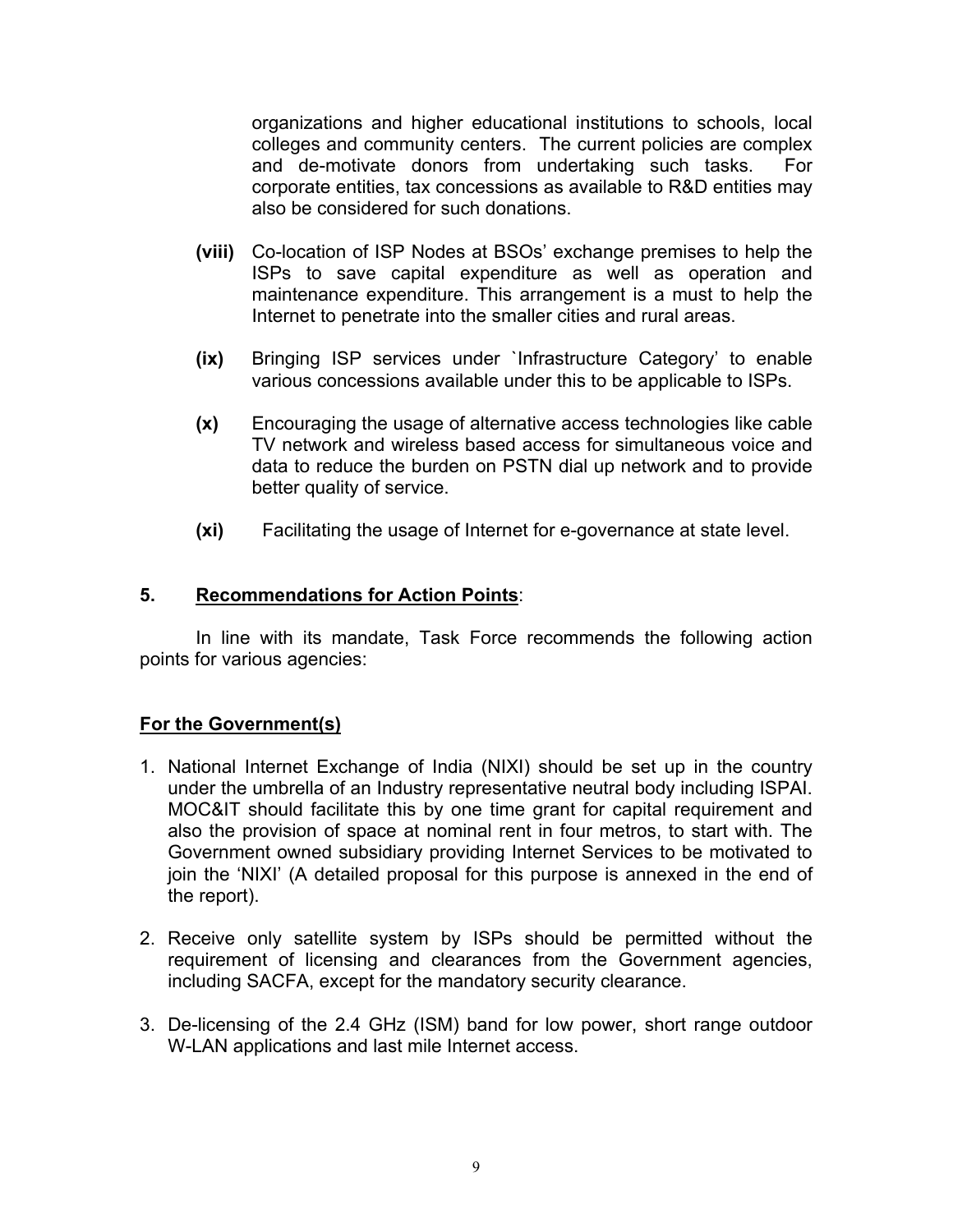- 4. Facilitation of direct access by ISPs to the bottleneck facilities for access to International Submarine Cable Systems.
- 5. ISPs should be conferred the status of Infrastructure Industry similar to the one granted to Telecommunication Services. Since the ISPs have already been granted income tax exemption under Section 80(1)(A), additional concessional duties including those relating to custom duties etc. should also be made applicable. Further, taxation on Internet Services needs to be rationalized to prevent multiple taxation.
- 6. Economic incentives (higher rate of depreciation & lower customs duty for input components) should be considered to reduce the cost of Internet access devices.
- 7. Government should encourage setting up of Cyber Cafes in rural and remote areas by offering infrastructure facilities at subsidized cost and encouraging provision of soft loan facilities to such entrepreneurs.
- 8. Government policies and regulations should be formed to facilitate donation of used PCs by the corporate entities, Government organizations and higher educational institutions to schools, local colleges and community centers. For corporate entities tax concessions as available to R&D entities may also be considered for such donations.
- 9. Policies & plans should be formulated and implemented by Central Government (Department Of IT) for e- Governance applications providing citizen services through Internet at all the levels by suitable standardization & with an objective of increasing efficiency and improving citizens care.

# **For the Regulator (TRAI)**

- 1. Tariffs for the domestic leased line including E1/R2 links as well as International leased lines including both Internet Leased Line Ports (ILLP) as well as IPLC should be rationalised and reviewed on the basis of costs.
- 2. BSOs should be directed to offer concessional tariff for Internet access over PSTN/ISDN during off-peak hours, to start with.
- 3. Recommendations to be sent to the licensor to issue facilitating guidelines in respect of direct access to submarine cables, permission of Receive Only Satellite System by ISPs, delicencing of 2.4 GHz (ISM) band.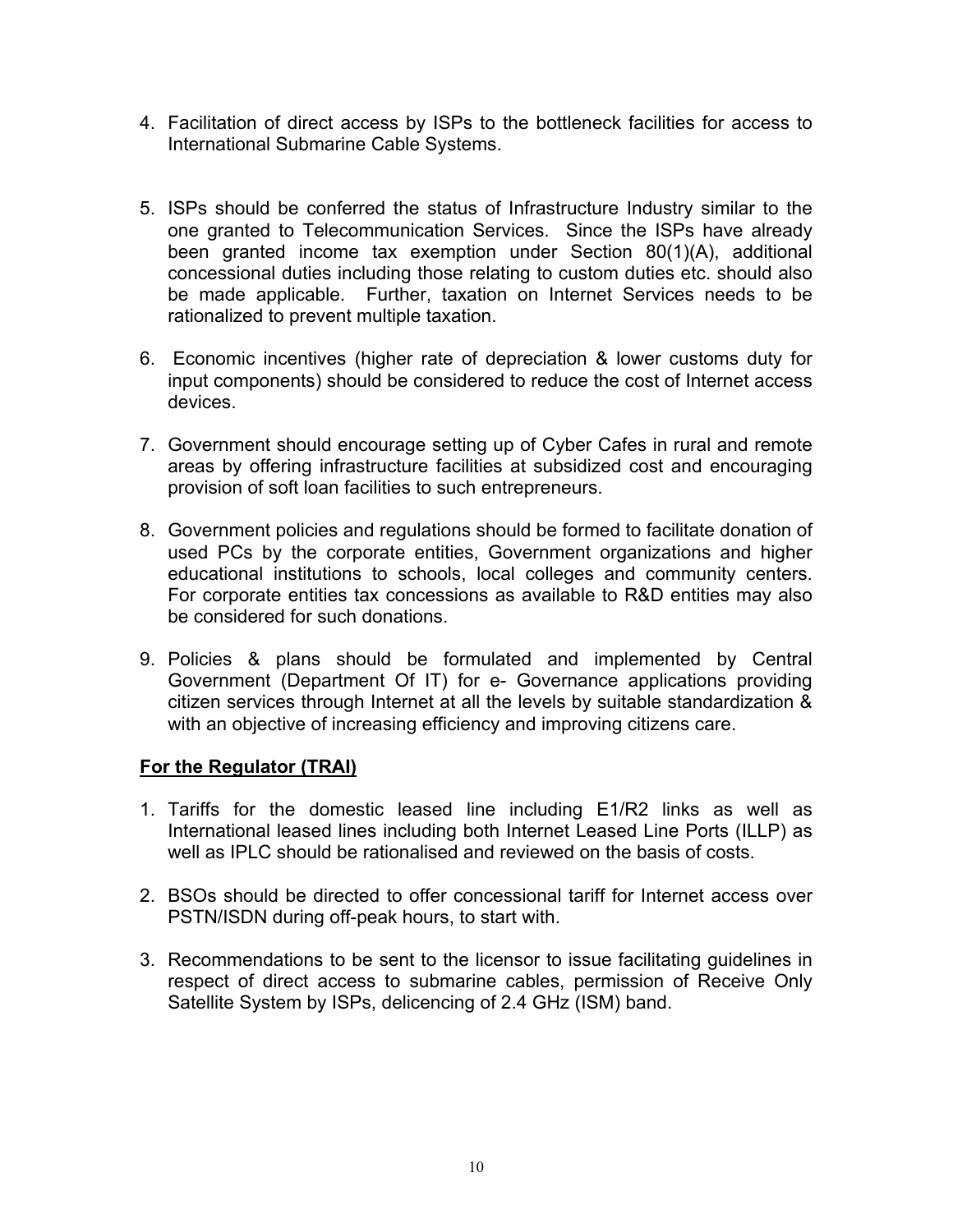#### **For the BSOs**

- 1. Co-location of ISPs equipment in telephone exchange premises should be permitted on commercial negotiation basis.
- 2. Innovative technical solutions like simultaneous voice and Internet services over wired as well as wireless local loop should be introduced to enable cheaper and faster Internet access over PSTN lines.

# **For ISPs**

- 1. Subscribing to the National Internet Exchange of India (NIXI) (details at Annex 1) and supporting its operation through a neutral representative agency with continued goodwill.
- 2. Usage of alternate access technologies like cable TV, W-LAN etc. to increase the quality of service as well as to reduce load on PSTN dialup network.
- 3. Encouraging usage of alternative Customer Premises Equipments (Low cost indigenous PC's, Thin Clients, Web phones, IP access devices) in order to reduce the cost of Internet access devices.
- 4. Hosting up of portals and web sites in regional languages and development of local contents.
- 5. Spreading greater awareness about the Internet and its potential among the masses.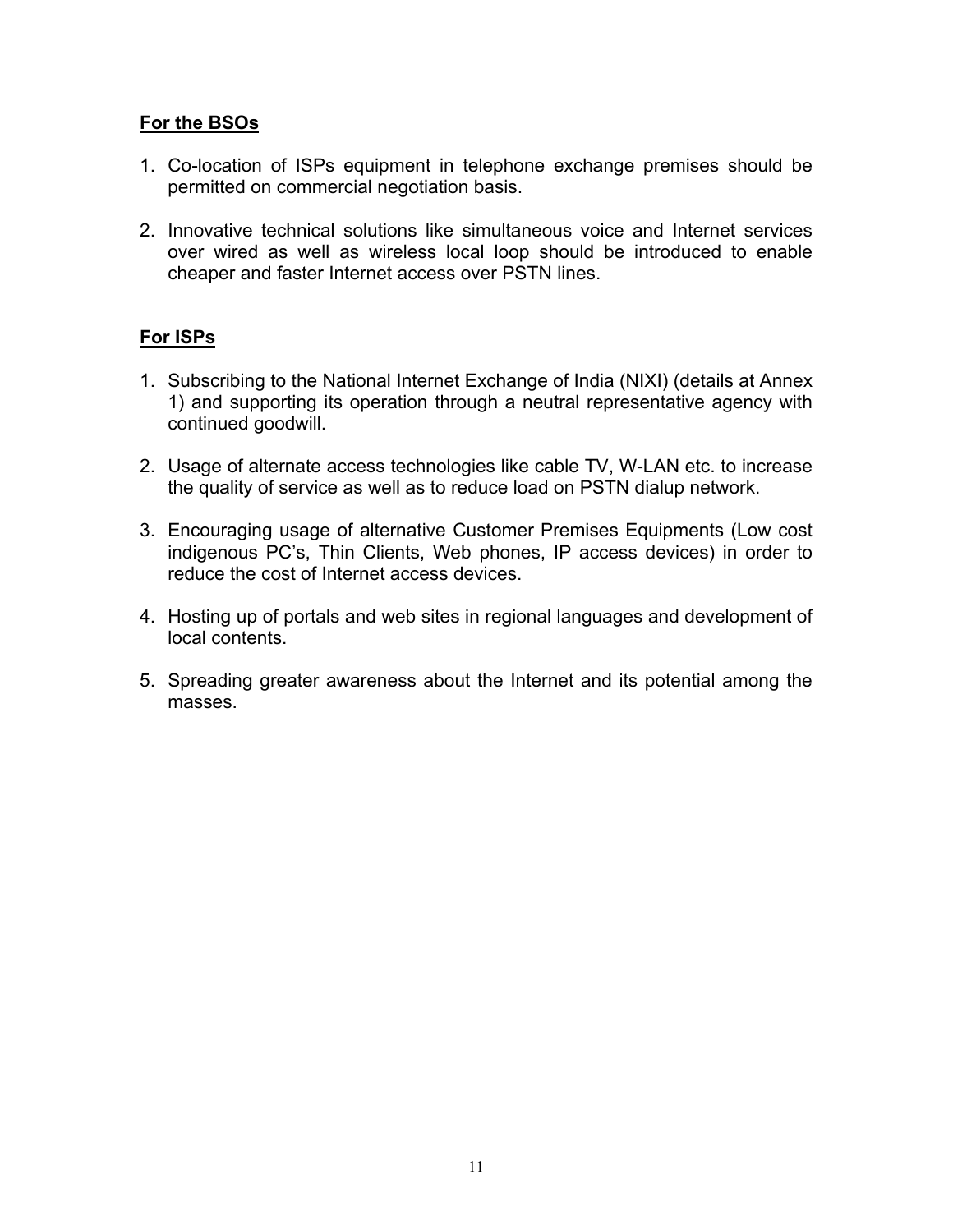# **6. Bibliography**

- 1) Internal Report of TRAI on Growth of Internet in the country
- 2) C-DOT's paper on "Service Provider Interconnection for Internet Protocol Best Effort Service"
- 3) TEC's GR/IXP-01/01.July 2000.
- 4) TEC's document on "Internet Lease Access Line Doubler"
- 5) ISPAI document on "Starting An Internet Exchange Point in India"
- 6) ISPAI's presentation on "Techno Commercial Proposal on Internet Exchange Point in India"
- 7) ISPAI's presentation on "Peering and Transit"
- 8) MOC&IT's document on "Internet Exchange"
- 9) Prof.Jajoo's document on "Hong Kong Internet Exchange"
- 10) TRAI's document on "Definition of NAP".
- 11) TRAI's presentation on "Internet Routing and Peering Status of Asia-Pacific Countries"

# **7. Annexes**

- 1. Project Proposal on Setting up of Internet Exchange (IXP) in the Country.
- 2. Terms of Reference of Task Force.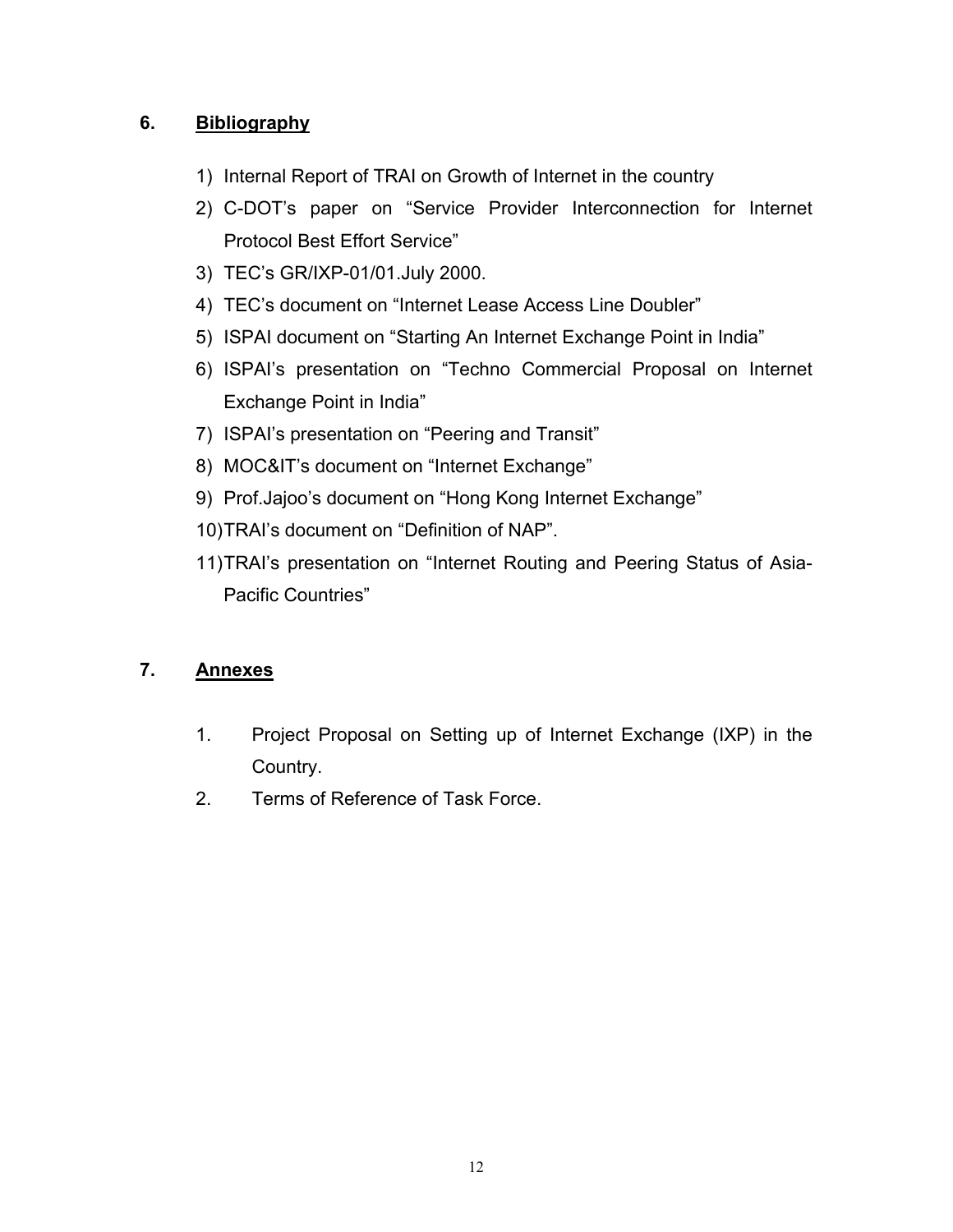#### **ANNEXE 1**

# **PROJECT PROPOSAL FOR SETTING UP OF NATIONAL INTERNET EXCHANGE OF INDIA (NIXI)**

# **1. BACKGROUND**:

The Telecom Regulatory Authority of India had constituted a Task Force to identify the main drivers for accelerating the growth of Internet and to suggest implementable steps needed to foster a higher rate of growth of the Internet in the country.

One of the tasks entrusted to this Task Force was to study the best international practices of Internet Peering and National Internet Exchange and to recommend a modus operandi to facilitate the establishment of Internet Exchange Points (IXP) (Similar to Network Access Points in USA) within the country.

This paper provides a techno-financial proposal for establishing Internet Exchange Points at four locations viz. New Delhi, Mumbai, Kolkatta and Chennai to facilitate interconnectivity amongst ISPs of the country.

# **2. INTRODUCTION**

India has not been witnessing a sustentative growth in the use of Internet though there is an expectation of exponential growth over the next 3-5 years. The current Internet subscriber base in India is 3.3 Million and the user base can be taken as 16.5 Million assuming an average of 5 users per connection. The planned projection by Govt. is 230 Million users by the end of the year 2007.There are around 450 ISPs who have been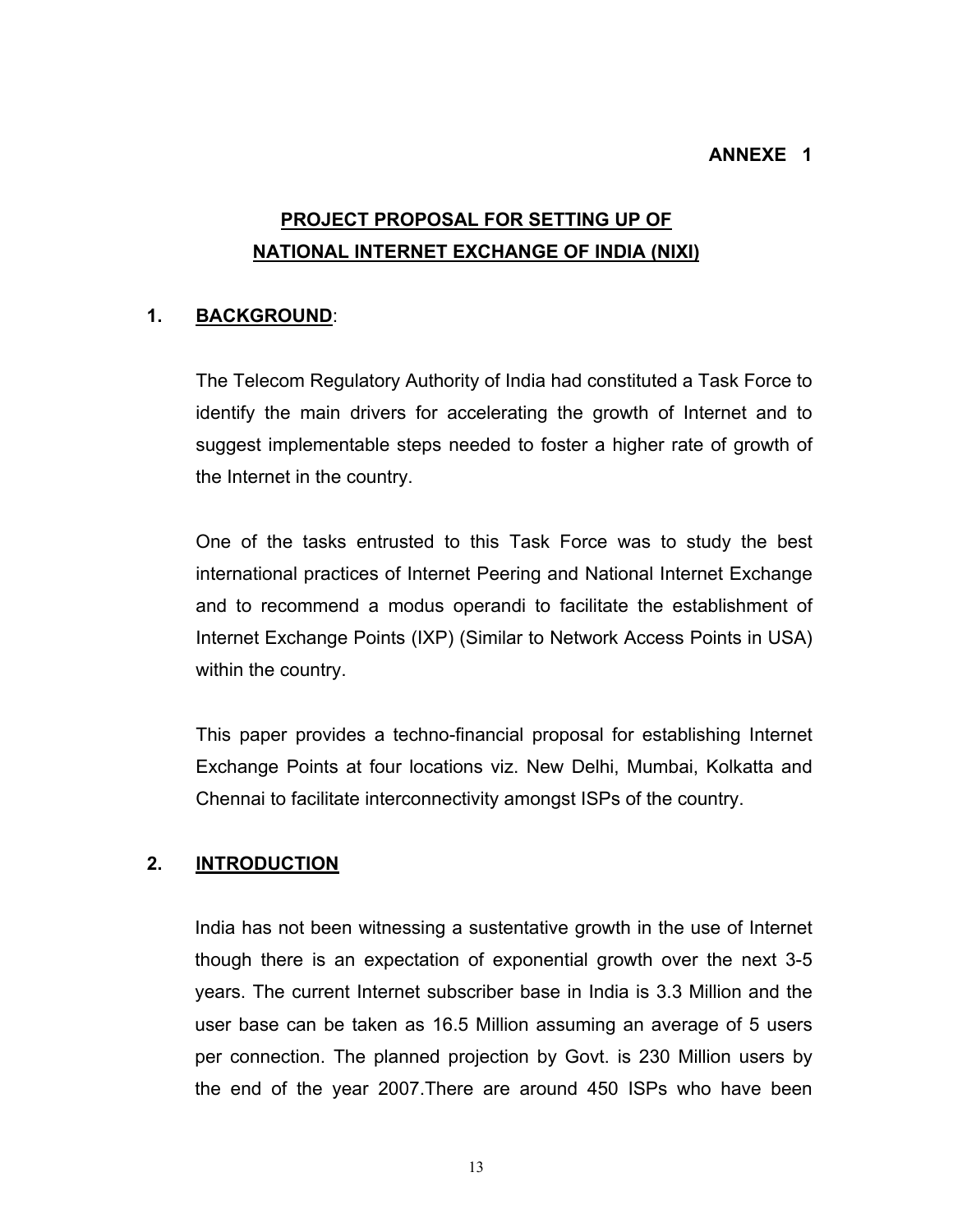issued licenses to offer Internet services, out of which over 160 only are operational. With increasing use of Internet this number as well as the intra-India Internet traffic will grow. It is neither cost effective, nor manageable to interconnect all of Indian ISPs with each other individually for the purpose of exchange of domestic traffic locally. To enable this kind of interconnection a common peering point within the country is a must.

Establishment of an Internet Exchange Point (IXP) within the country can provide a solution to above. An IXP is a single physical network infrastructure, (often an Ethernet local area network) to which many ISPs can connect. Any ISP that is connected to the IXP can Exchange traffic with any of the other ISPs connected to the IXP, using a single physical connection to the IXP, thus overcoming the scaleability problem of individual interconnections. Also, by enabling traffic to take a more direct route between many ISP networks and routing the domestic traffic within the country, an IXP can improve the efficiency of the Internet and reduce the latency, resulting in a better service for the end user and a lower access cost.

#### **2.1 DEFINITION OF INTERNET EXCHANGE POINT (IXP) AND PEERING**

#### **(i) Internet Exchange Point (IXP): -**

The accepted industry definition of an Internet Exchange Point for the purpose of this project can be taken as: -

"A network infrastructure operated by a neutral, not-for-profit entity with the purpose to facilitate the exchange of Internet traffic between Internet Service Providers (ISPs). The number of Internet Service Providers connected to an IXP required to be a minimum of three. There must be a transparent open and nondiscriminatory policy for any ISP to join the IXP".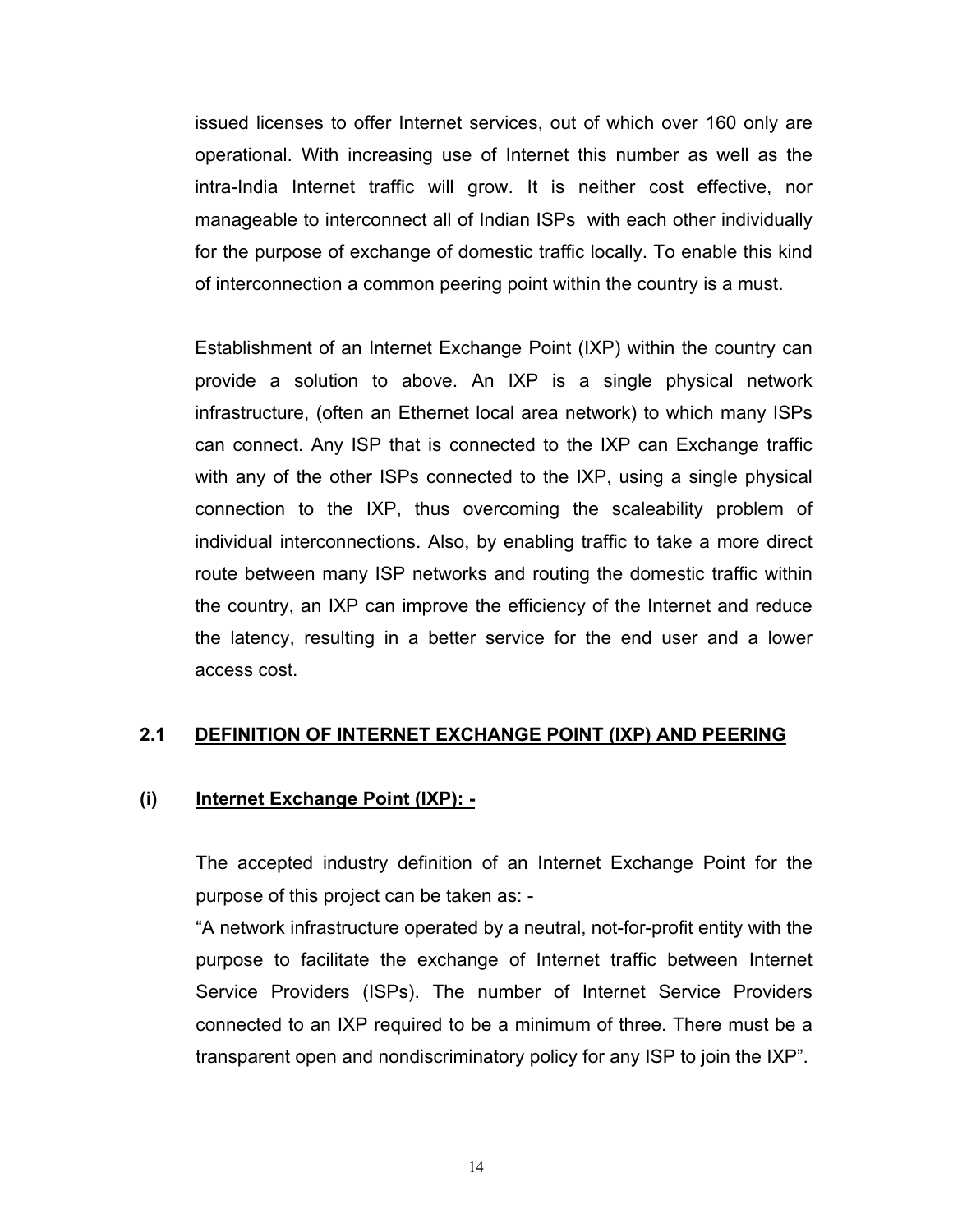An Internet Exchange is a place for Internet Service Providers (ISPs) to Peer and Exchange IP traffic with each other at national level. In order to provide access to the 'global Internet', an Internet Service Provider (ISP) must, of course, have connectivity to the global Internet by itself and this connection should be totally independent of the connection made with the IXP.

#### *(ii) Peering*

Exchange of Internet traffic among two ISPs is known as 'peering' (hence IXPs are sometimes called 'peering points' or 'public peering points' and individual interconnections as described above are known as 'private peerings'). IXPs are not, generally, involved in the peering agreements between connected ISPs; whom an ISP peers with and the conditions of that peering are matter between two ISPs involved.

Whilst the role of IXPs is often invisible to the end user, they form a very important part of the overall infrastructure of the Internet in a country.

#### **3. Basic Requirement for an IXP**

With the exception of a small number of big ISPs having their own gateways, ISPs generally buy International Internet access (often called 'upstream connectivity') from one or more of the bigger ISPs. Due to the size of these networks, and their comprehensive interconnection with other networks, they can send and deliver Internet traffic to any network connected to the Internet; i.e. they have connectivity to the global Internet. It is this global connectivity that other ISPs buy and in turn sell access to the global Internet to their customers.

In a situation where there is a traffic meant to travel between a customer of one ISP to a customer of another ISP within the country, both ISPs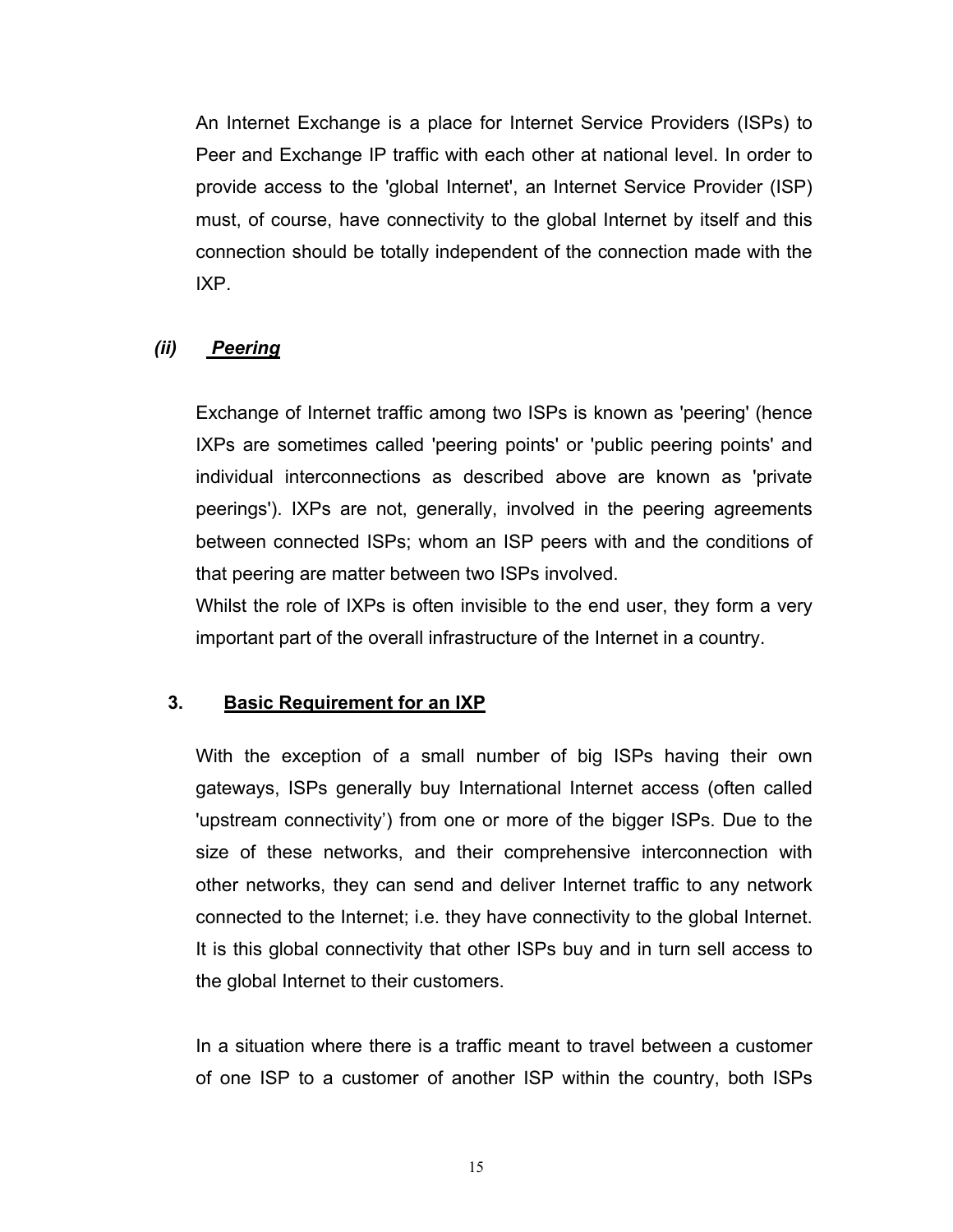have to pay for upstream connectivity required to deliver and receive this traffic respectively. This is also the case even when both ISPs use the same upstream connectivity provider. Consequently, even for intra-India traffic, a lot of International bandwidth is consumed, which can be avoided resulting into decongestion of international upstream connectivity. Also this will reduce outflow of foreign exchange as payment to International Carriers for usage of their bandwidth for upstream connectivity by Indian ISPs.

In addition to reducing cost as above, in case two ISPs networks were domestically connected to each other, it will also reduce the amount of no. of networks ('hops') the traffic has to traverse resulting into less delays and reduced packet loss and hence better quality of service. Whilst upstream costs are reduced there is a cost involved in providing physical connection between the two ISP's networks, which must be considered while estimating the savings by having domestic interconnection between ISPs.

# **4. ADVANTAGES of "INTERNET EXCHANGE POINT" (IXP)**

There are many areas wherein an "Internet Exchange Point" in India can help the consumer and country as a whole. The major benefits of IXP in the country will be as follows:

#### **a) Immediate Benefits**:

1) Improved Quality of Service to the consumer by reducing the delays and data loss.

2) Saving in the Foreign Exchange Expenditure on International Bandwidth by the country.

3) Cost reduction for Internet access services.

4) Resultant Growth of internet in the country.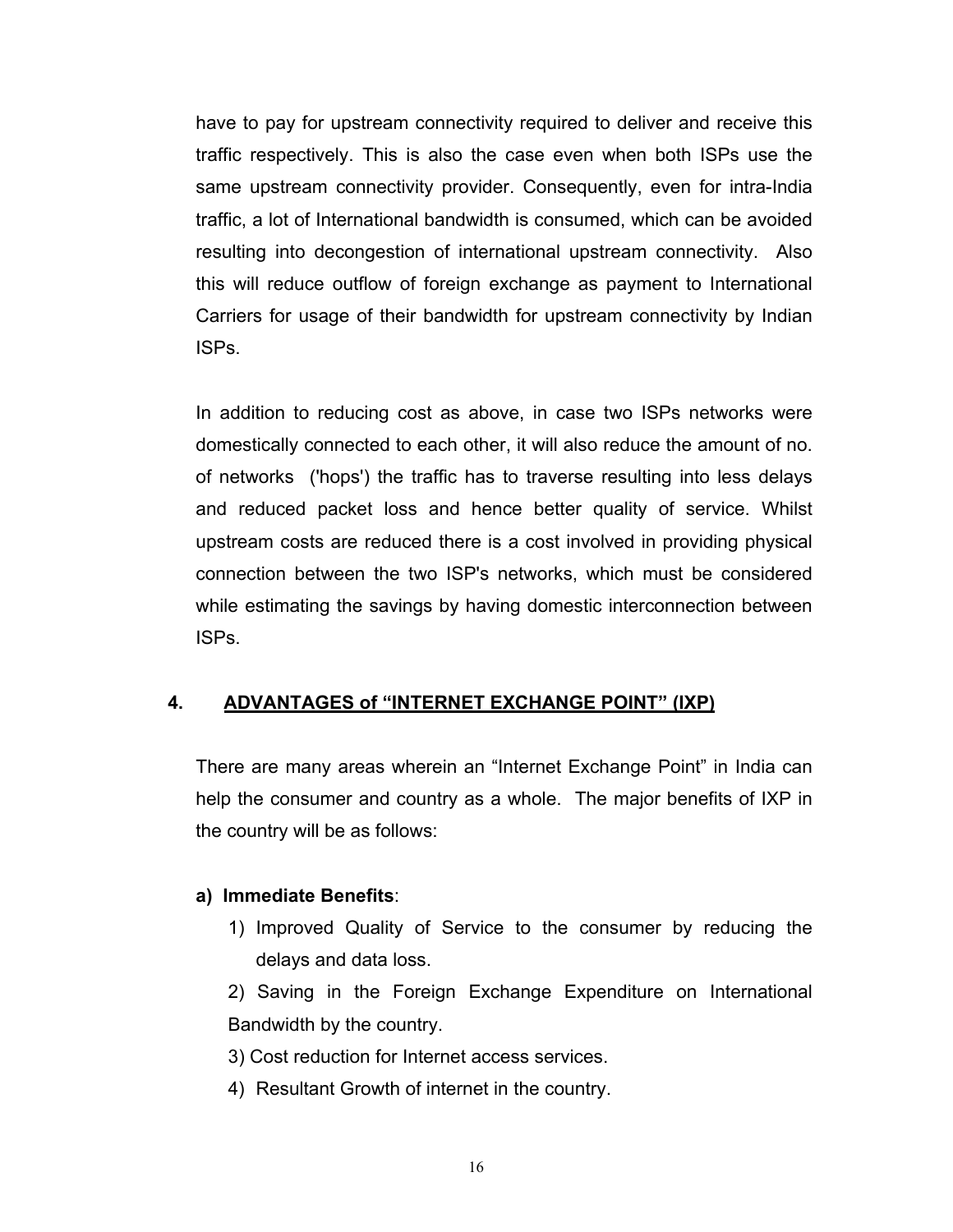#### **b) Subsequent Benefits**

- 1) Developing and promoting use of Internet for business, residential and e-governance applications through a collective effort of all members of the Internet exchange.
- 2) Enhanced reach offering Internet access across the country enabling users to get the benefits of e-governance.
- 3) Increasing the presence and visibility of ISPs, via Exchange web site portal providing the necessary information to ISPs throughout the world looking to connect to an Indian ISP and also, by representing the members at industry and government events. The increased presence helps ISPs increase their spread and service areas.
- 4) Providing the necessary "Confidence" to the market indicating a commitment from the Government as well as Industry towards increased usage of Internet.
- 5) Providing guidance to, 'new comer' or 'looking to expand' ISPs in starting new services.

# **5. INTERNET EXCHANGE POINT MANAGEMENT**

Most of the Internet Exchanges in various countries are non-commercial co-operatives funded by membership fees paid by the subscribing ISPs and are operated for the benefit of the member ISPs and the Internet community at large. The membership fees are usually comparable with the amount of potential saving in upstream connectivity costs. The actual saving will depend on the cost of membership and amount of traffic that can be domestically exchanged in relation to the ISPs total traffic.

By function, an Internet Exchange normally is a not-for-profit, neutral and independent association meaning that it has no bias as to who connects to it (provided they meet the membership criteria) and its operational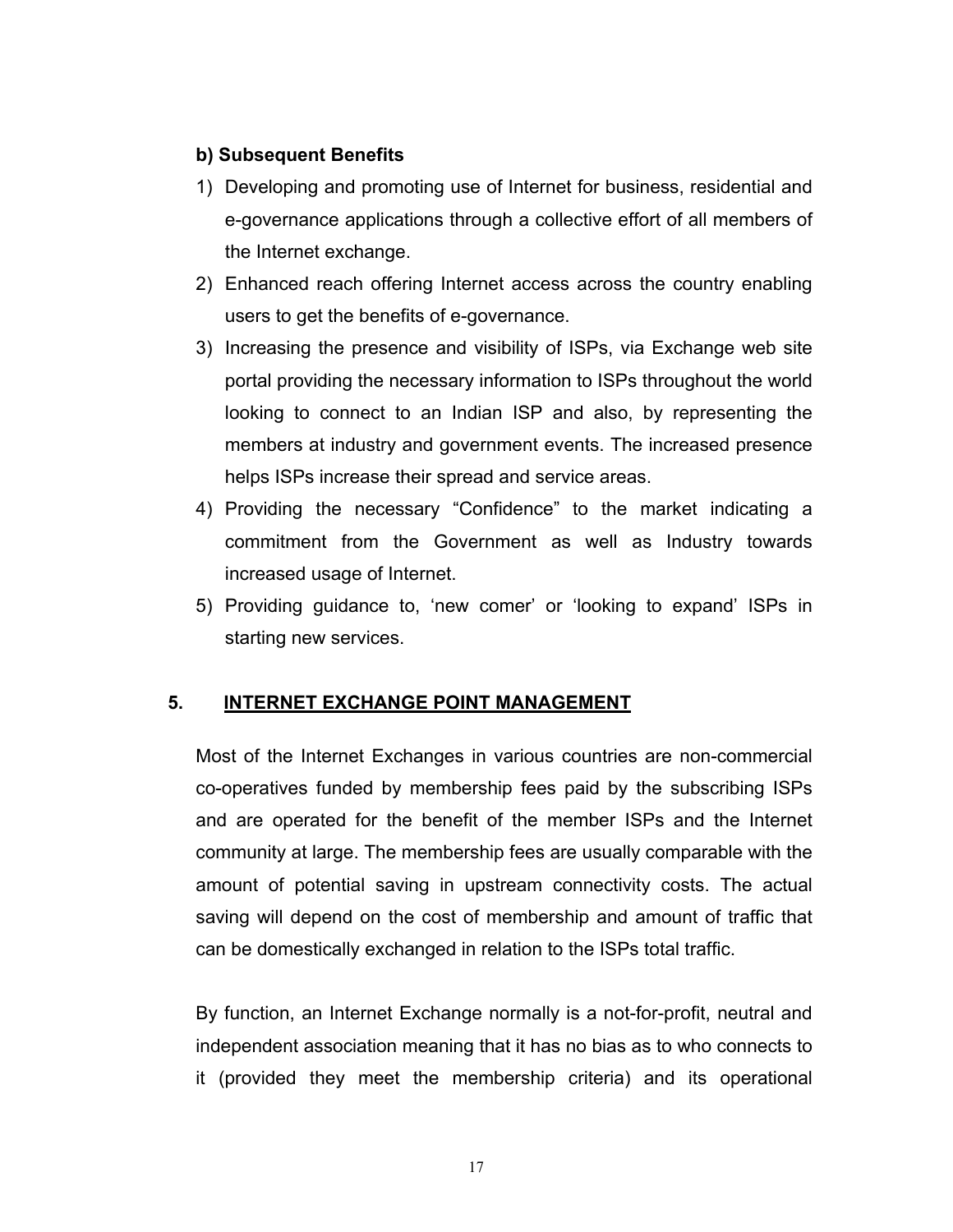decisions are not influenced by any financial motive. Normally the Govt. provides the initial grant for setting up of such an Exchange which should run on a self sustained, cost recovery basis subsequently. Generally, the functioning of such Exchange is managed through a neutral body having representation from various stakeholders.

#### **6. National Internet Exchange of India (NIXI) and its organisation: -**

With the objective of making available cost effective and quality Internet access to Internet users, TRAI's task force on Internet growth recommends setting up of an IXP in India, with facilitation by Govt. of India. This IXP is proposed to be known as "**National Internet Exchange of India (NIXI)**" being a national infrastructure.

'NIXI' should be a non-profit neutral organisation duly registered under the laws of India as a section 25 establishments without any profit motive. Its memberships should be open to all ISPs who wish to connect to this. In the initial phase "NIXI" is proposed to be deployed with four exchange points at Delhi, Mumbai, Kolkatta and Chennai.

The Task Force is of the view that the 'NIXI' should also be registered as "Other Service Provider (OSP)" like Data Centres etc. with the Department of Telecom.

Initially, "NIXI" is proposed to be a domestic exchange, which should facilitate the growth of Internet penetration in India and also help in removal of degradation in the form of higher latency caused due to inefficient management and international routing of domestic Internet traffic.

18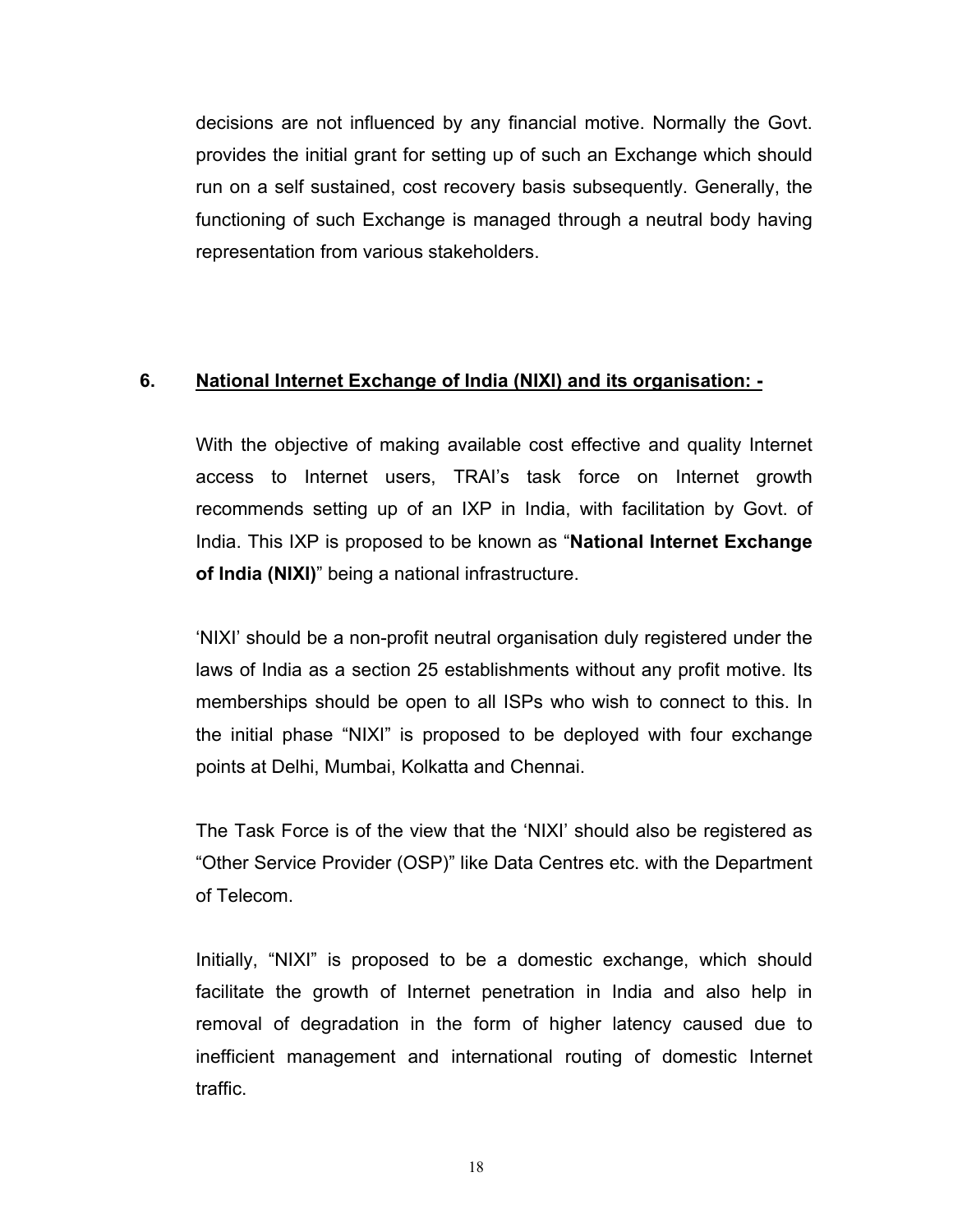In National interest, the Govt. may need to take necessary steps to motivate its subsidiaries such as MTNL, BSNL, VSNL, ERNET & NICNET etc. to join the `NIXI'.

# **6.1 It is proposed that `NIXI' be operated and managed by following teams:**

**(i) Executive Board**: comprising of 5-7 honorary members who should be representing relevant Ministries, Regulator, Industry Association Body and Academecia.

**(ii) Operating Team**: The Operating Team comprising of professionals should manage the daily operational activities of the Exchange. It should also act as a 'contact point' for the member ISPs and should handle all relationship with the various agencies. It may also make recommendations for future improvements and upgradation to the Executive Board. It should also advise Exchange Executive Board on the advancements in technology and new business opportunities.

**6.2 General Body Meeting**: After the initial period of operation when the Exchange is run on a self-sustained basis, a General Body Meeting, in which all subscribing members have a seat, may be held twice a year. During this members should be informed of major upgradations planned to take place at Exchange. All members of Exchange should have voting rights for decision making on major issues. This body should also direct the Executive Board on major policy issues.

Executive Board meetings, where all members of the executive board and representative of Operating team are present, should take decisions based upon the recommendation of the operating team as well as the directions of the general body meeting.

19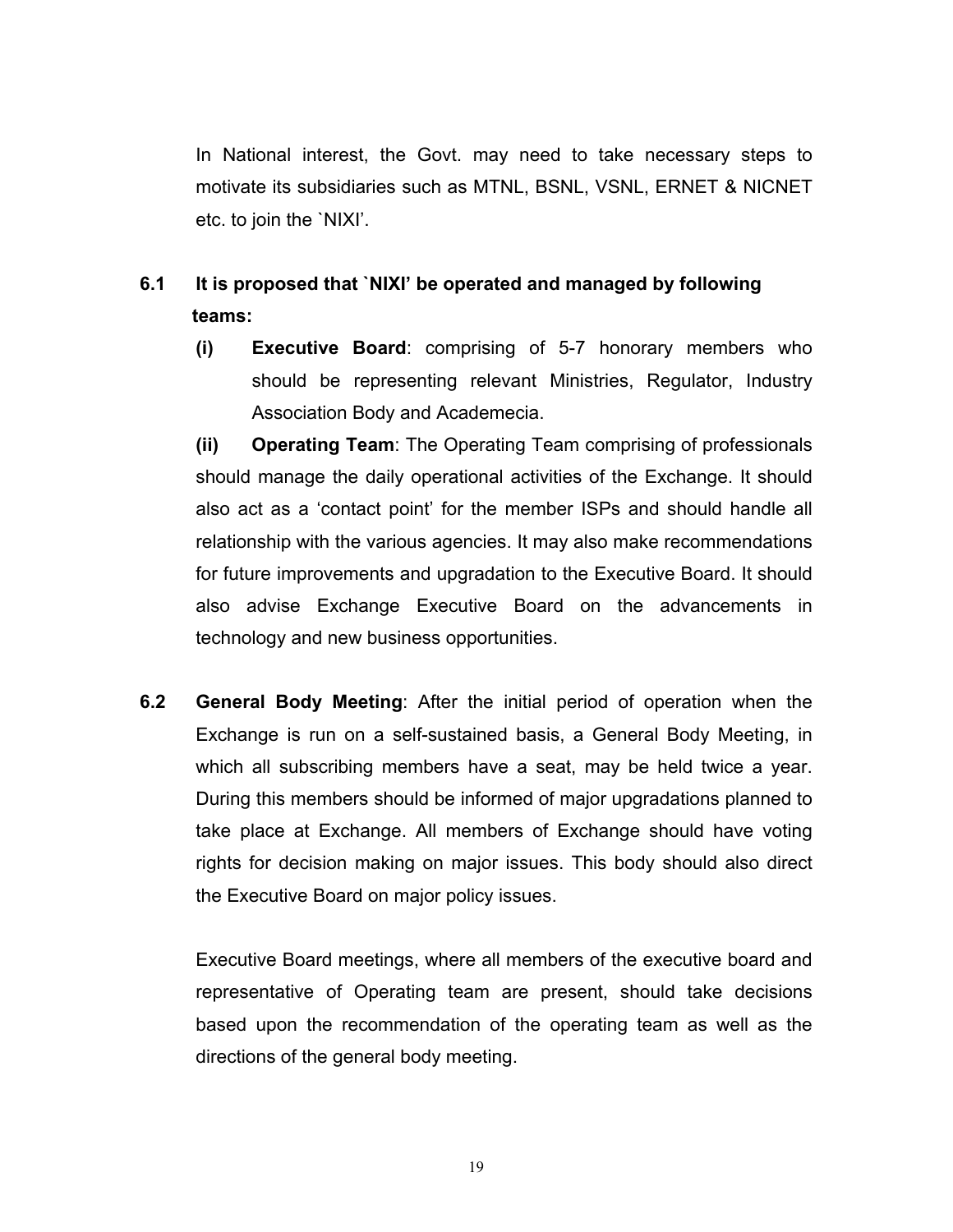# *7.* **NATIONAL INTERNET EXCHANGE OF INDIA (NIXI) LOCATIONS & INFRASTRUCTURE : -**

To address the needs of Indian market, it is suggested to have a distributed and redundant architecture with deployment at four metro locations i.e. New Delhi, Mumbai, Chennai and Kolkatta. These locations will be interconnected for enabling the routing of inter-ISP traffic only and will not carry any intra-ISP traffic.

The equipment of Exchange shall consist of fully duplicated Ethernet switches at each location, interconnected by Backbone Routers for Inter-Exchange Connectivity to form a ring architecture. ISPs are to be connected to Exchange, using 10/100 Mbps access over Ethernet.

#### **7.1 NIXI Architecture: -**



The generic layout of a NIXI node will be as per Figure 1 below:-

**FIG.1** 

The network architecture of `NIXI' connecting four nodes at Delhi, Mumbai, Chennai and Kolkatta is proposed to be as follows:

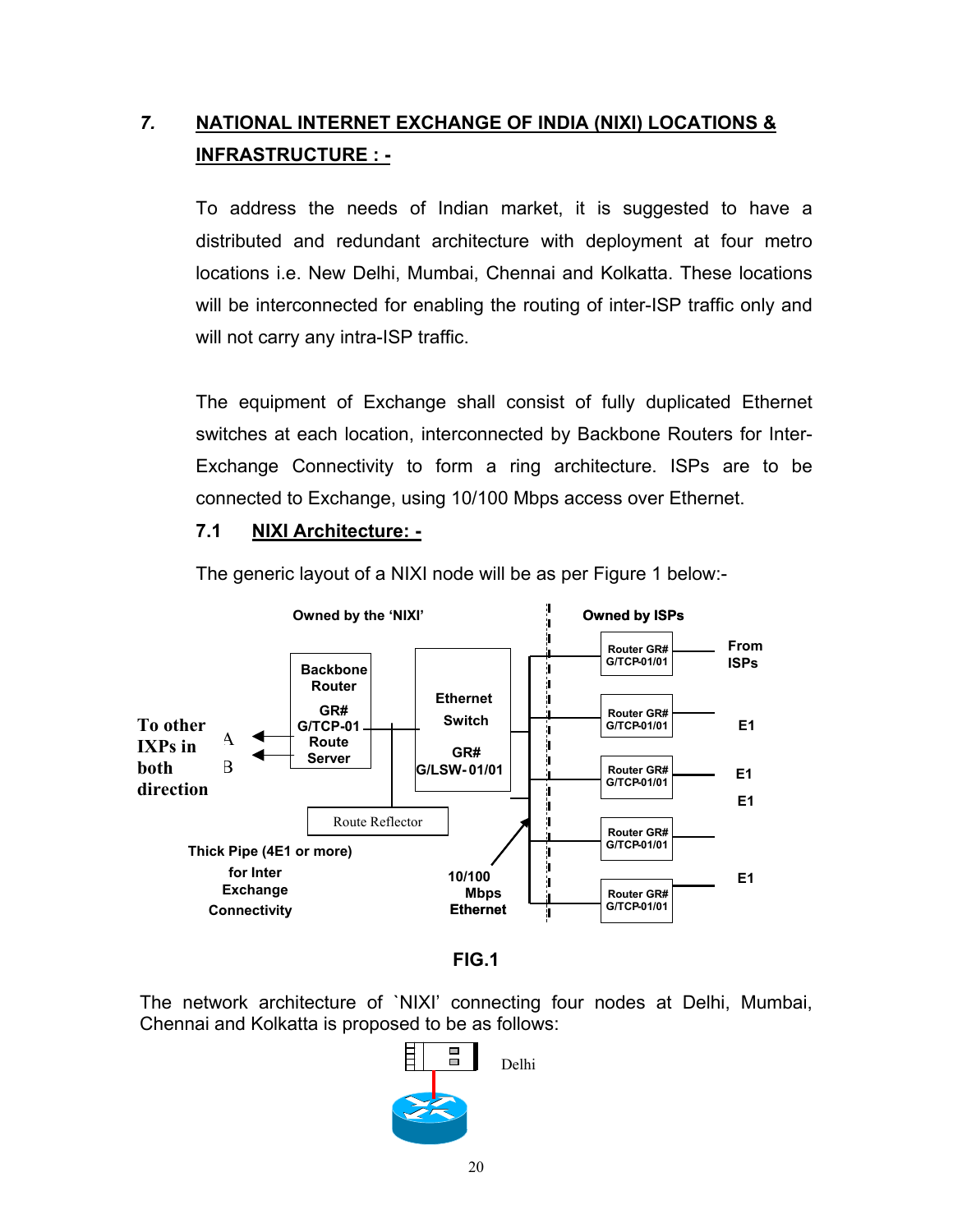

# **7.2 Equipment Specification: -**

The requirements of all the equipment to be deployed are to be based upon respective TEC GRs as following: -

- ⇒ **Duplicated Ethernet Switch: GR#G/LSW-01/01**
- ⇒ **Backbone Router: GR#G/TCP-01**
- ⇒ **Route Server: GR#G/TCP-01**
- ⇒ **Routers to be owned by ISPs connecting to Exchange: GR#G/TCP-01/01**

**The fully duplicated Ethernet switch**: will be deployed and all ISP routers will connect to this switch over Ethernet. Initially it will be switching at layer 2 with provision of Layer 3 switching in future. The switches at each location will be configured with 48 ports each to address connectivity of upto 48 independent ISP connections initially, which should be upgradeable in future. The Ethernet ports should be sufficient to handle any connect capacity required by the ISP. Additional ports can be added if the Exchange intends deploying co-located servers for additional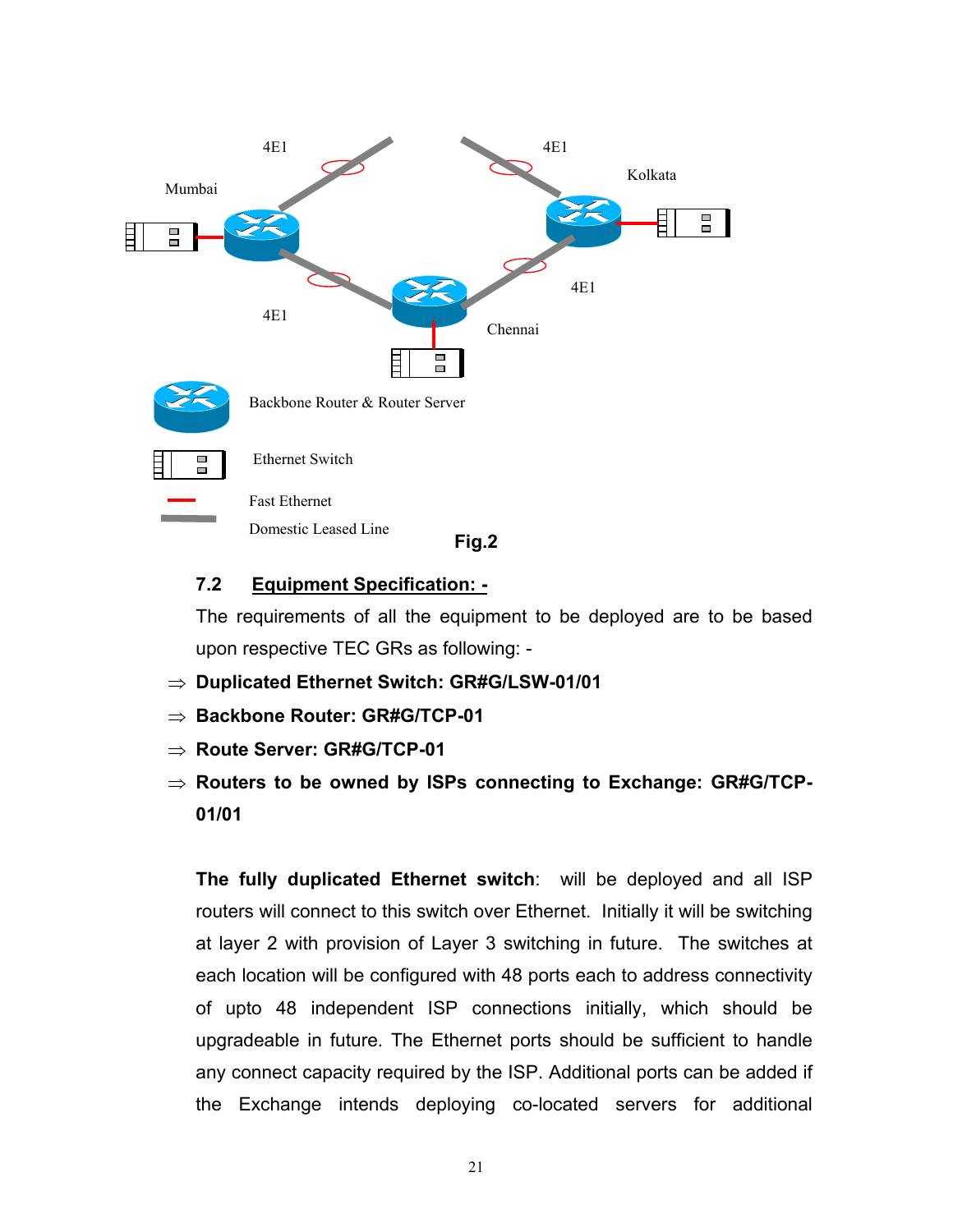applications and also for connecting additional ISPs as the Exchange grows.

**The Backbone Router**: will be used for interconnecting with other exchange locations and will not be used for Intra-ISP traffic transfer. At a later date, if the Exchange so needs, it can permit ISP traffic between exchange nodes at a predetermined charge. For such deployments, configuration of the backbone router can be suitably upgraded to address the bandwidth requirements. In the beginning the backbone router can be configured with a capacity of 4E1s (8 MBPS) connectivity in each direction.

**ISP owned Routers**: It is recommended that all A category ISPs should connect with a minimum of 2 E1 connectivity. B category ISPs can be connected via a minimum of one E1 connect. C category ISPs can connect via a shared E1 connection among 3-4 similar ISPs or can also have the option of connecting to the router reflector/server.

**Router Reflector/Server**: It is recommended that the C category ISPs can be offered an option to connect to a "Router reflector/Server" so that they do not have to invest in skilled manpower to peer with each of the other member ISP. Instead, the Router Reflector/Server can provide peering at a single point with the other ISPs. It will save a lot of duplicated effort. Since the functionality utilized will be of BGP peering only, it is recommended to use "Router" based reflector rather than Application based Server. The same GR as that for backbone router can be used for this.

**Other Equipment**: The center will also have additional equipment in form of administrative terminal (s), PCs, Fax, Telephone etc.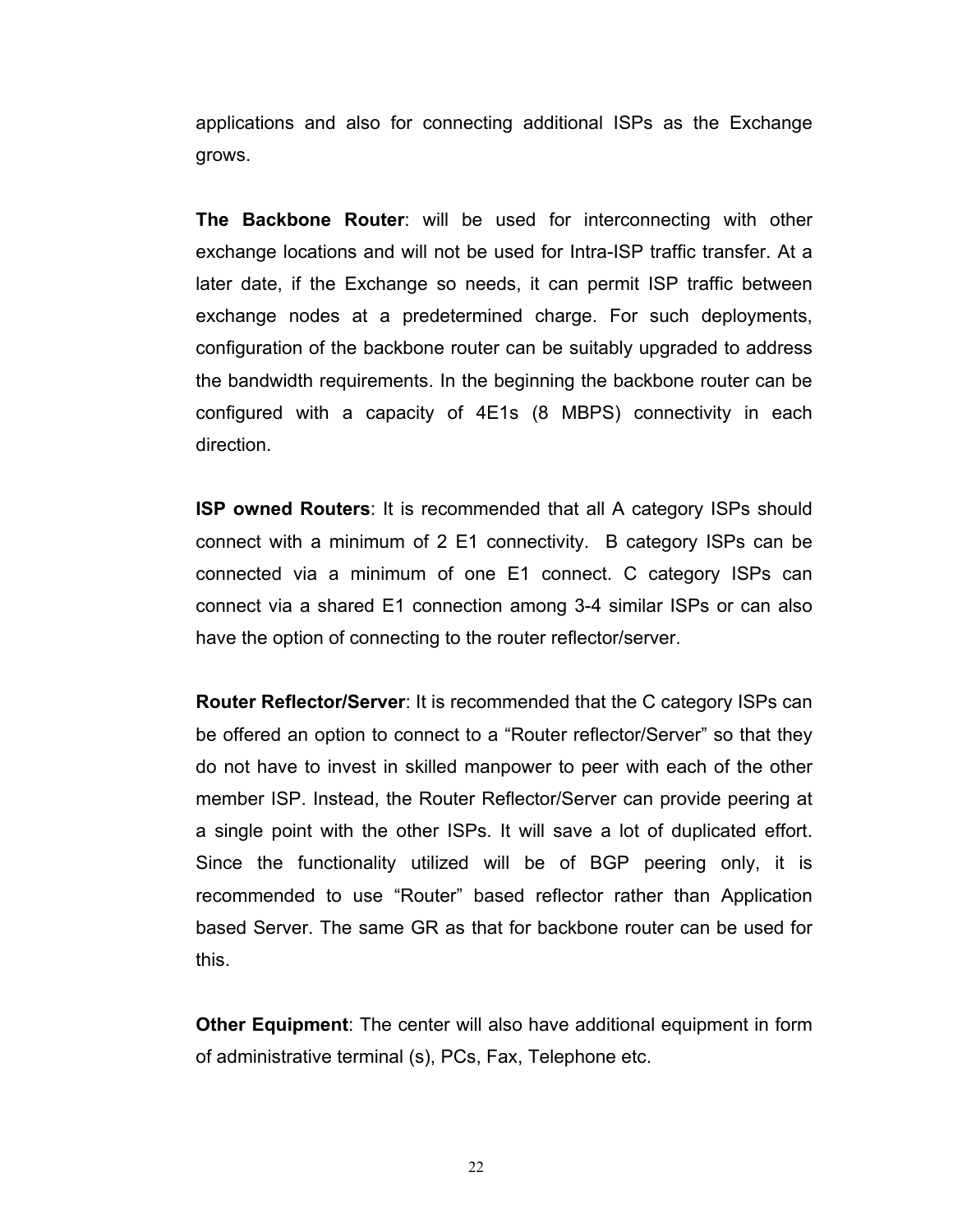**Physical Location**: It is suggested that the four exchange points be located at Government owned premises, preferably near to some local Telephone Exchange. The premises should be equipped with power, airconditioning, security and access control on a 24 hours basis.

# **8. NATIONAL INTERNET EXCHANGE OF INDIA-REVENUE STREAMS: -**

'NIXI' can have the option of offering a wide variety of services ranging from basic connectivity to advanced statistical analysis and monitoring. It is recommended that 'NIXI' offers basic connectivity services to begin with but provide a clear roadmap of additional services that can be offered. Following is an indicative list of various options: -

# **8.1. Basics : (To be initially available)**

- a) Connectivity: -
- o Physical E1 connectivity.
- o Peering among individual ISPs.
- b) Contractual Maintenance: -
- o Annual maintenance of connections and ISPs routers.

# **8.2. Advanced : (To be available during future upgradation).**

- a) Route Server Services: -
- o Specifically for C category ISP's.
- b) Web Based Information: -
- o Publish information about members.
- o Offer link to ISP from IXC web site.
- c) NTP Servers: -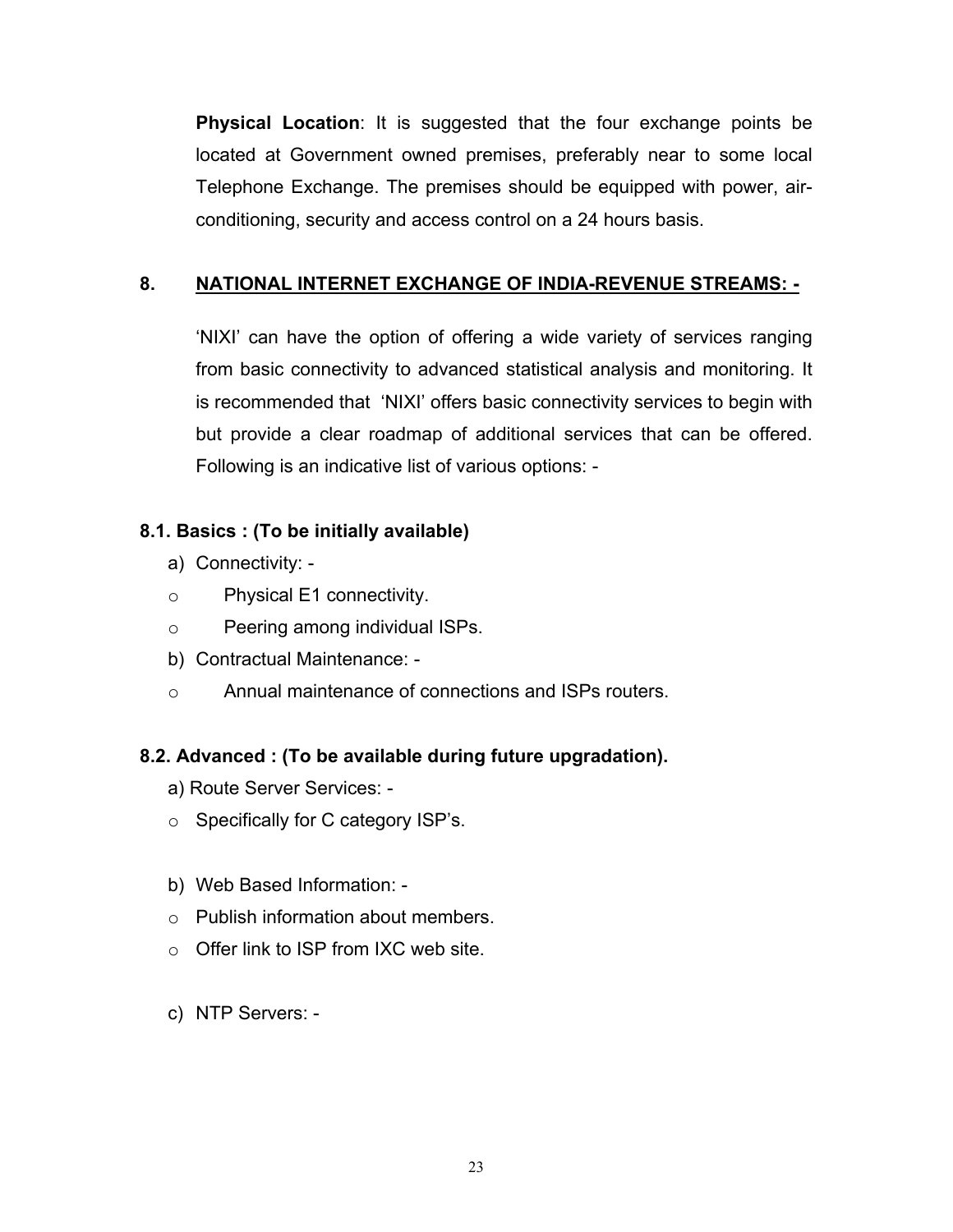- $\circ$  All ISPs need clock information for synchronization with other carriers. IXP can deploy a Stratum 1 Server and provide Stratum 2 NTP connections for a fee.
- $\circ$  If required, the service can be started as a basic requirement itself.
- d) Secondary TLD DNS Server: -
- o IXP can connect a secondary DNS server for India's TLD directly. It will speed up access; look-ups and this service can be offered at a fee.
- $\circ$  IXP can explore options to host "in" services and similar applications.
- e) WWW Proxy/cache: -
- o ISPs can pool WWW Proxy/Cache resources via the IXP hosted Proxy/cache server.
- f) Multicast Server: -
- o Video based content is expected to increase as the penetration and acceptance of Internet grows among Indian businesses. IXP can then host Multicast server to help peer "multicast" based traffic among member ISPs.
- o Service can be offered on select basis also.
- g) Content Co-location: -
- o ISPs can co-locate their content and/or server at IXP site for marketing their services including rate lists, promotional schemes and other similar activities.
- $\circ$  IXP can also tie up with one or multiple IDCs to host the content and connect exchange site thorough dedicated and redundant links for this service.
- h) Route Policy Registry: -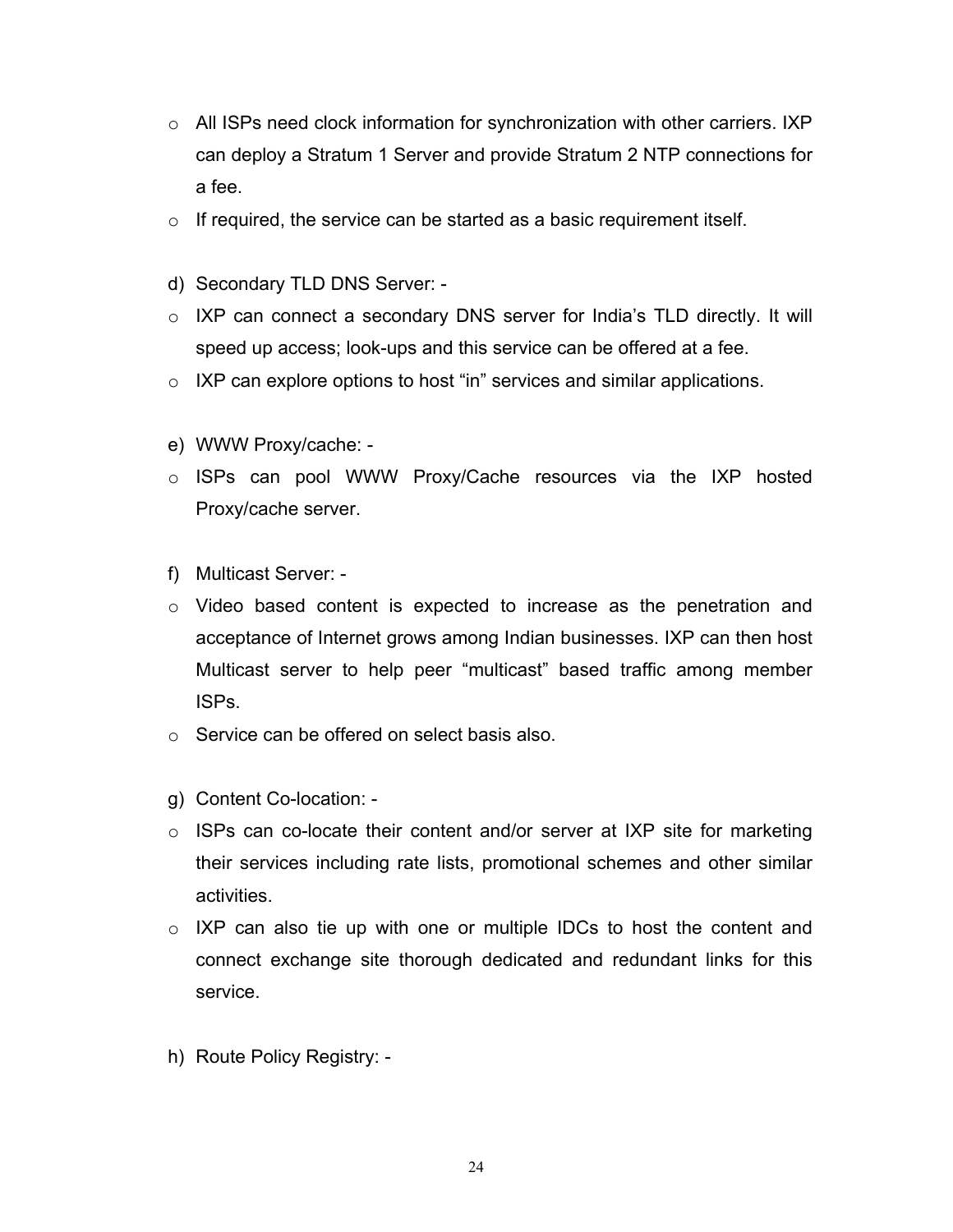- $\circ$  ISPs can register their peering policies and related information at a central site located at the IXP.
- i) Inter Exchange Services: -
- o Offer inter-exchange bandwidth services within India.
- o Provide Exchange facilities to ISPs from SAARC region.
- o Link up with other International Exchanges to offer ease of peering to Indian ISPs and vice versa.
- j) Statistical Analysis and Monitoring: -
- o As the networks grow, most ISP will be interested to analyze the traffic flowing through their peering points and may want to modify their policies, business practices and promotion schemes accordingly. IXP can offer Statistical Analysis Tools and Services using industry standard options.

# **8.3 Recommendations regarding Annual fees and Charges: -**

- (i) ISPs to connect to Internet Exchange with a minimum of following:
	- a. ISP-A should connect at all 4 nodes and with 3 E1
	- b. ISP B nodes to connect with a minimum of 1 E1
	- c.  $ISP C$  to connect with a minimum of  $1/4$  E1 (fractional E1)
	- (ii) One time joining fees to be paid by each member to build a Corpus

to be used for expansion and additional services to be added subsequently.

| 9.<br><b>Financial Estimate for Internet Exchange of India</b> |       |  |
|----------------------------------------------------------------|-------|--|
| 9.1                                                            |       |  |
| A. Equipment Cost – per Exchange Node (Rupees in Lakhs)        |       |  |
| i) Backbone Router including Route Reflector                   | 65.00 |  |
|                                                                |       |  |
| conforming to TEC GR No. G/TCP-01                              |       |  |
|                                                                |       |  |
| ii) Fully Duplicated Ethernet Switch conforming to             |       |  |
|                                                                |       |  |
| <b>TEC GR No. G/LSW-01/01</b>                                  | 15.00 |  |
|                                                                |       |  |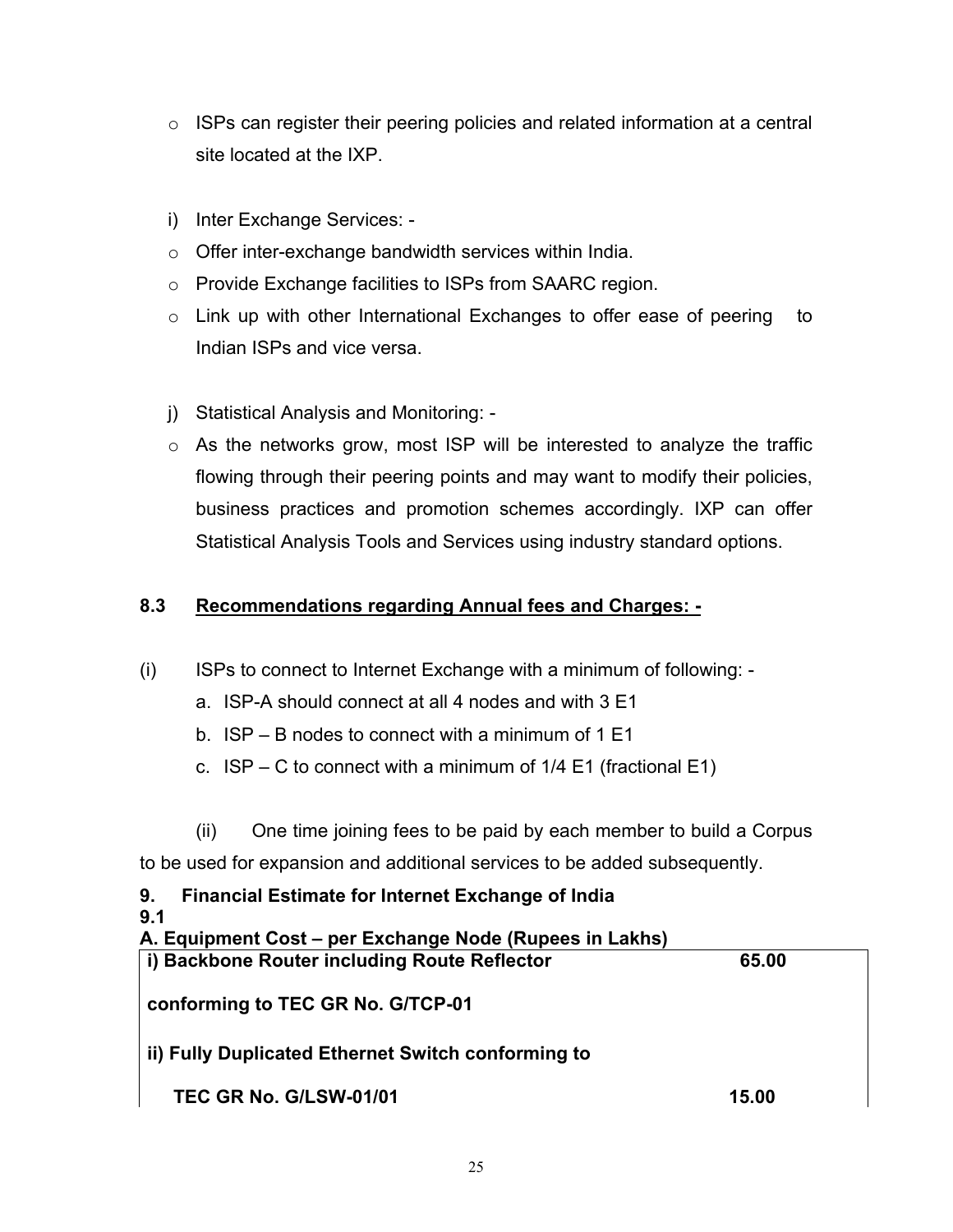| iii) Racks for ISPs routers & accessories<br>iv) Warranty charges @ 10% of capital cost for    | 4.00<br>8.00 |
|------------------------------------------------------------------------------------------------|--------------|
| Router & Switch for the first year-                                                            |              |
|                                                                                                |              |
| <b>B.</b> Other equipment per node                                                             |              |
| PCs + Phone + Fax + Printer                                                                    | 3.00         |
| C. Physical Infrastructure per node                                                            |              |
| i) UPS System – 10 KVA UPS and battery backup for 2 hrs<br>including Gen Set, 20KVA            | 10.00        |
| ii) Civil, Furnishing, Electrical and Air Conditioning Works                                   | 5.00         |
| iii) Fire Detection & Alarm System and Fire Fighting<br><b>Apparatus</b>                       | 2.00         |
| iv) Pest Repellent System                                                                      | 0.50         |
| v) Miscellaneous Expenditure including contingency and<br>insurance and pre-operative expenses | 5.00         |
| <b>Total Capital Expenditure per Exchange Node</b>                                             | 117.50       |
| <b>Capital Expenditure</b>                                                                     |              |
| For 4 Exchange Nodes                                                                           | 470.00       |

# **Assumptions:**

(i)The accommodation is to be provided by the Govt. through their agency, STPI at nominal rent.

| (ii)     | Routers to be owned by ISPs are not included in above |
|----------|-------------------------------------------------------|
| estimate |                                                       |
| (iii)    | Warranty Charges for the first year are included      |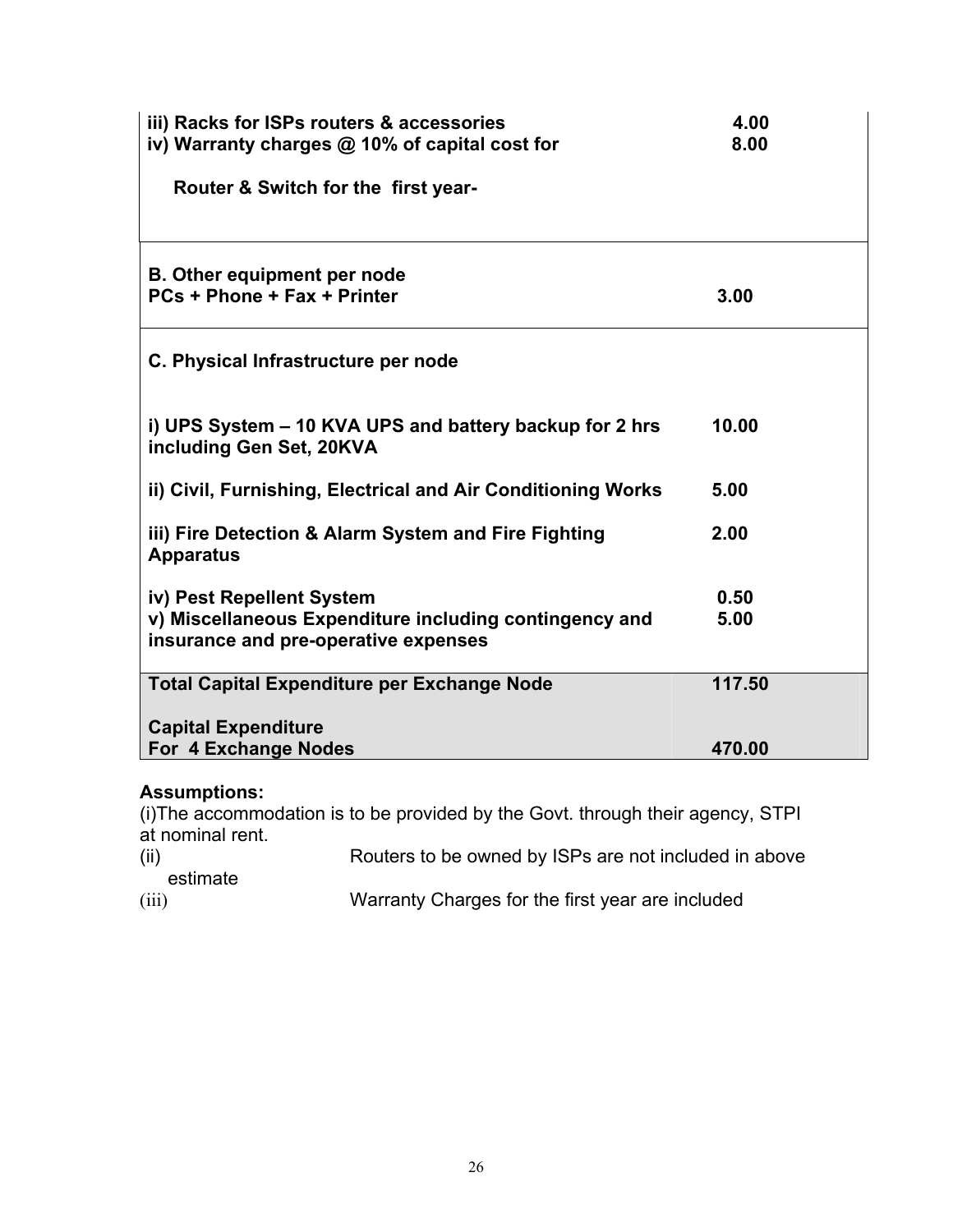# **1st Year of Operation**

| 9.2 Operating Expenses Ist Year (Per Exchange Node)                                              | (Rs. In Lakhs) |
|--------------------------------------------------------------------------------------------------|----------------|
|                                                                                                  |                |
|                                                                                                  |                |
| A. Manpower Cost (Operating team)                                                                | 20.00          |
| B. Bandwidth for interconnecting NIXI nodes (4 E1)                                               | 44.00          |
|                                                                                                  |                |
| C. Telecommunications & Travel etc.                                                              | 4.00           |
|                                                                                                  |                |
| D. Rent for each Node at STPI @ Rs 30,000 pm                                                     | 3.50           |
|                                                                                                  |                |
| E. Electricity, Water, Stationery etc.<br>F. Miscellaneous Expenditure on Managerial Honorarium, | 6.00<br>5.00   |
| <b>Audit, Pantry etc.</b>                                                                        |                |
|                                                                                                  |                |
| Total Operating Expenses per annum per exchange node                                             | 82.50          |
|                                                                                                  |                |
|                                                                                                  |                |
| <b>Total Operating Expenses</b>                                                                  | 330.00         |
| <b>For 4 Exchange Nodes</b><br>Depreciation @ 15% of Capex                                       | 70.50          |
| <b>Grand Total- Ist Year Expenditure</b>                                                         | 400.50         |

**Assumption**: It is assumed that 50% discount over the Tariff Cap Set by TRAI will be obtained from the Bandwidth Providers.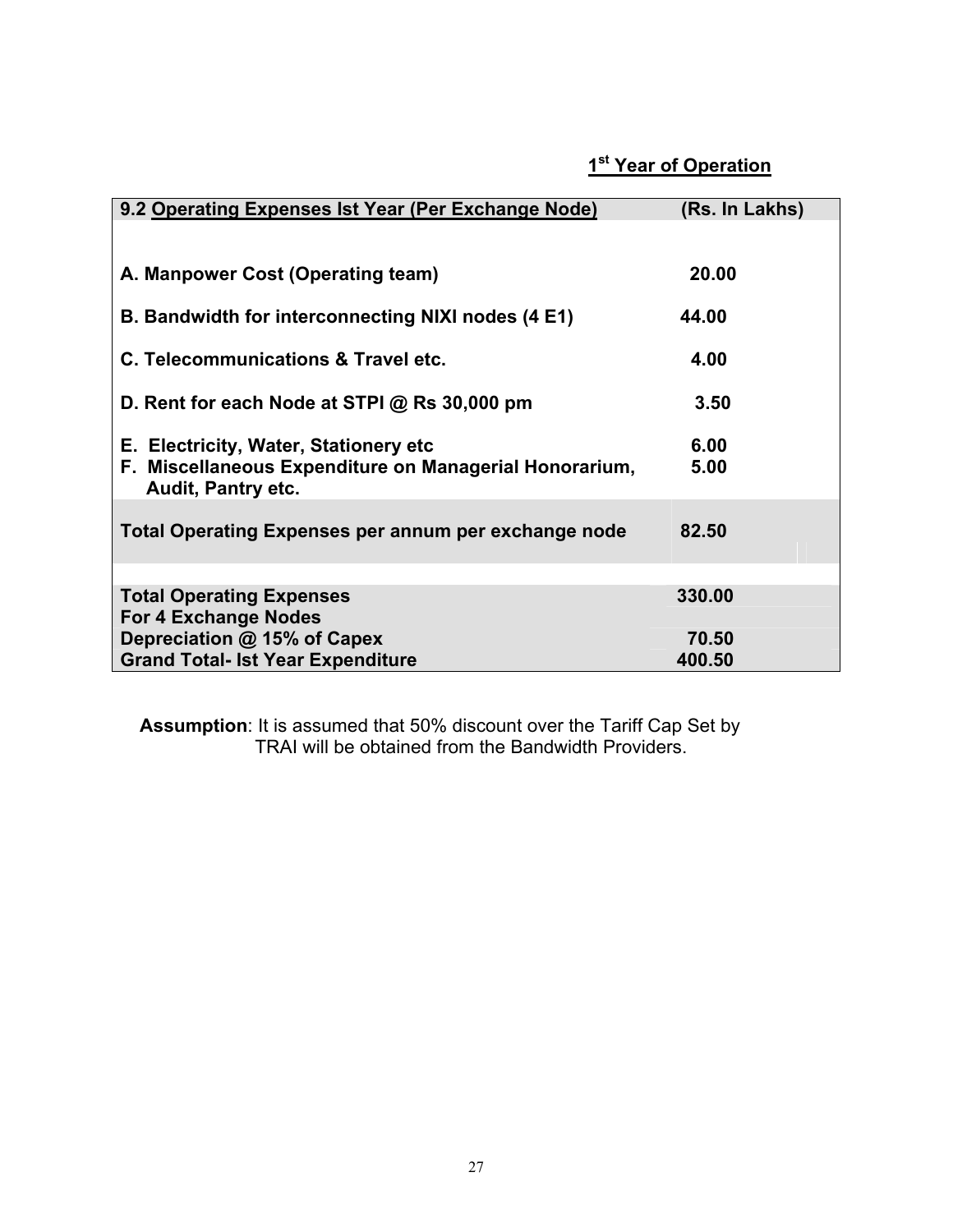| 9.3 Revenue Streams: First Year                                                                                                                                                                                                                                                                                                  |        |  |  |
|----------------------------------------------------------------------------------------------------------------------------------------------------------------------------------------------------------------------------------------------------------------------------------------------------------------------------------|--------|--|--|
| <b>Pricing for Basic Services (Lakhs of Indian Rupees)</b><br><b>Assumptions:</b><br>Number of ISP connections: Category A/B/C @ 3/1/0.25 E1 connections<br>$8/5/8 = 21 = 31$ E1s<br>Delhi:<br>Mumbai: 8/5/8 = 21 = 31 E1s<br>Chennai: $8/5/8 = 21 = 31$ E1s<br>Kolkata: $6/5/8 = 19 = 25$ E1s<br>$82 = 118$ E1s<br><b>Total</b> |        |  |  |
| A. One Time Joining Fee to be charged from ISPs<br>@ Rs. 1.75 Lac per E1 for a no. of 118 E1                                                                                                                                                                                                                                     | 206.50 |  |  |
| <b>B. Recurring Fees (annual)</b>                                                                                                                                                                                                                                                                                                |        |  |  |
| i) Charges for each Peering per ISP @20,000<br>Assumption each ISP peers with 4 others<br>Total peers = $328(82x4)(approx.)$<br>i.e. total charge will be for 656 peers<br>as charges to be paid by both ISPs<br>131.20                                                                                                          |        |  |  |
| ii)<br>Annual Fees @ Rs. 2,00,000 per E1 (118)                                                                                                                                                                                                                                                                                   | 236.00 |  |  |
| iii) Annual Maintenance Charges for connection & routers<br>@ 10,000 per E1 for 118 E1s<br>11.80                                                                                                                                                                                                                                 |        |  |  |
| <b>One Time Joining Fees</b>                                                                                                                                                                                                                                                                                                     | 206.50 |  |  |
| <b>Total First year Revenue</b><br><b>For 4 Exchange Nodes</b>                                                                                                                                                                                                                                                                   | 379.00 |  |  |
| <b>Total First year Revenue</b><br><b>For 4 Exchange Nodes</b><br>for an average of 6 months during the first year                                                                                                                                                                                                               | 189.50 |  |  |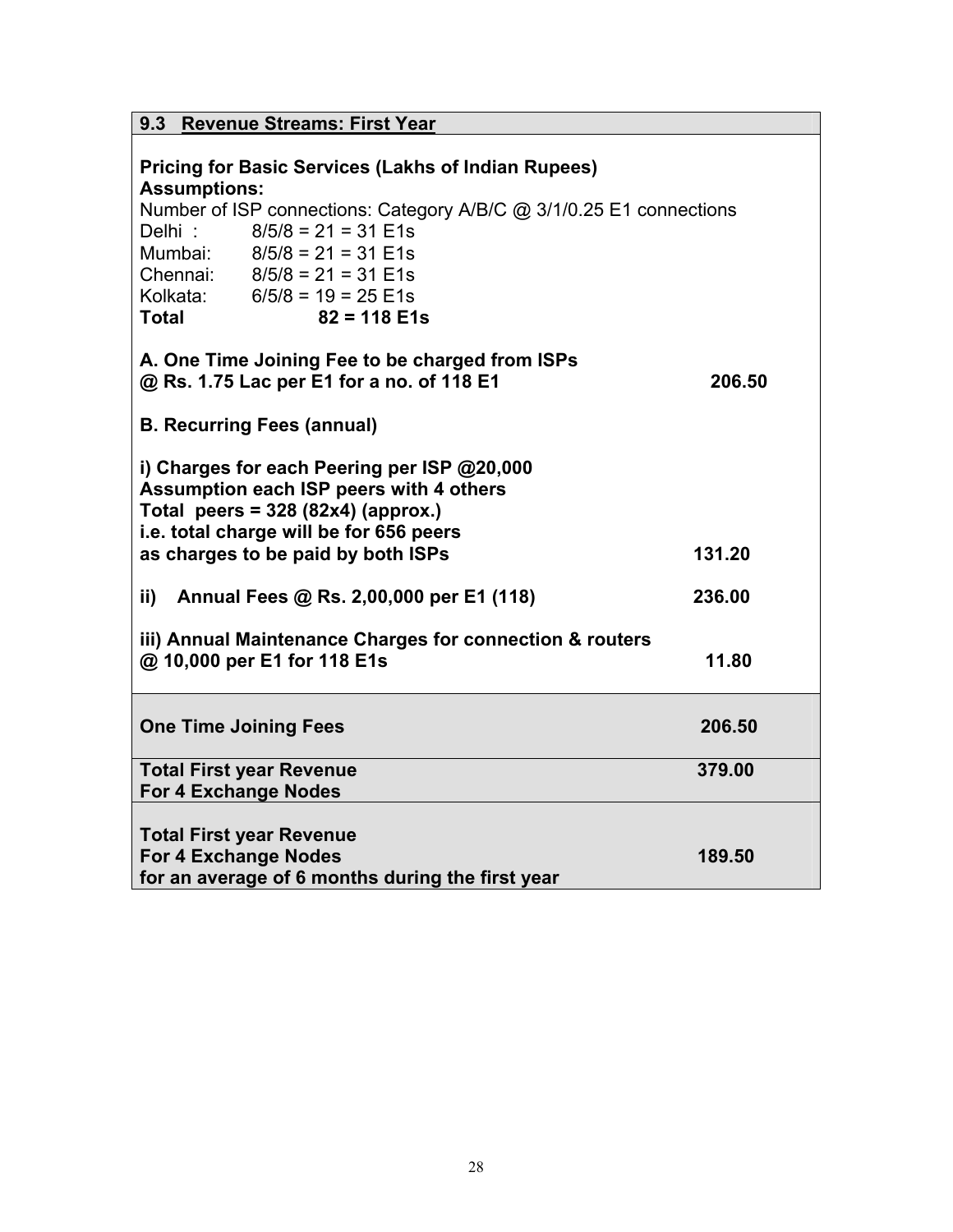| 9.4 The Glance: The First Year of NIXI (Rupees in Lakhs) |         |  |  |
|----------------------------------------------------------|---------|--|--|
| A. Expenses                                              |         |  |  |
| <b>Total Capital Expenses</b>                            | 470.00  |  |  |
| <b>Operating Expenses</b>                                | 400.50* |  |  |
| <b>Total</b>                                             | 870.50  |  |  |
|                                                          |         |  |  |
| <b>B.</b> Revenue                                        |         |  |  |
| Initial One Time (from ISPs)                             | 206.50  |  |  |
| <b>Total Annual Revenue for 4 Exchange Nodes</b>         | 189.50  |  |  |
| <b>Total</b>                                             | 396.00  |  |  |
|                                                          |         |  |  |
| <b>C. Government Grant Proposed</b>                      | 500.00  |  |  |
| D. Brought Forward                                       |         |  |  |
| <b>E. Capital at Hand</b>                                | 25.50   |  |  |
| $B+C+D-A$                                                |         |  |  |
|                                                          |         |  |  |

Assumption: Revenue for half the duration (average of 6 months) is taken during first year.

\* Includes Depreciation of Rs.70.50 lakhs.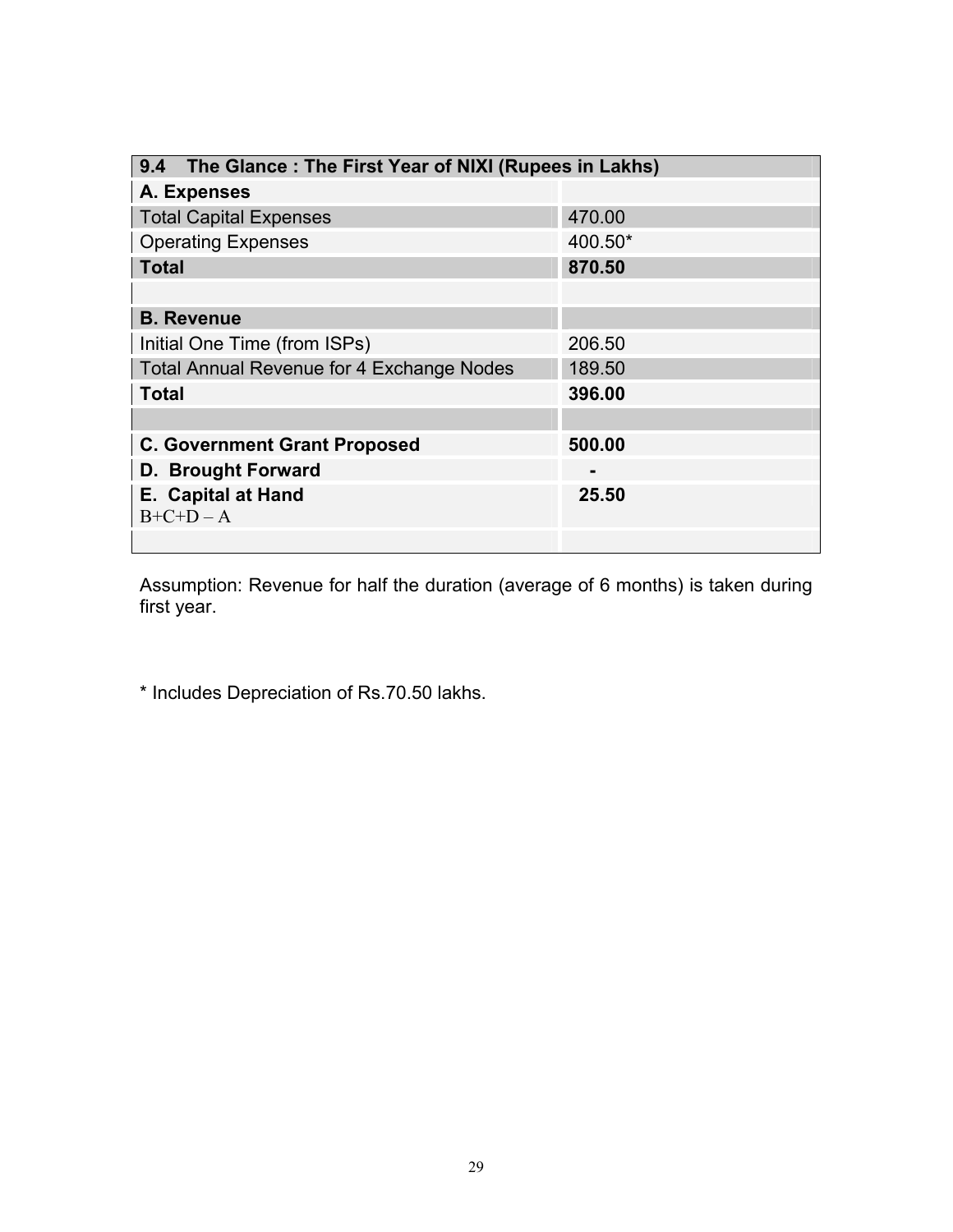| 9.5 Operating Expenses 2 <sup>nd</sup> Year                                              | (Rs. in Lakhs) |
|------------------------------------------------------------------------------------------|----------------|
| <b>Total Operating Expenses</b><br><b>For 4 Exchange Nodes</b><br>(First Year)           | 330.00         |
| Assuming 20% increase in expenses<br>from previous year                                  | 66.00          |
| Maintenance Cost – for 4 Nodes<br>Average 10% of value of equipment / assets / machinery | 47.00          |
| <b>Total Operating Expenses</b>                                                          | 443.00         |
| Depreciation @ 15% of Capital Cost                                                       | 70.50          |
| Grand Total $-\overline{2}^{nd}$ Year Expenditure                                        | 513.50         |

Assumption: No major Expansion is considered.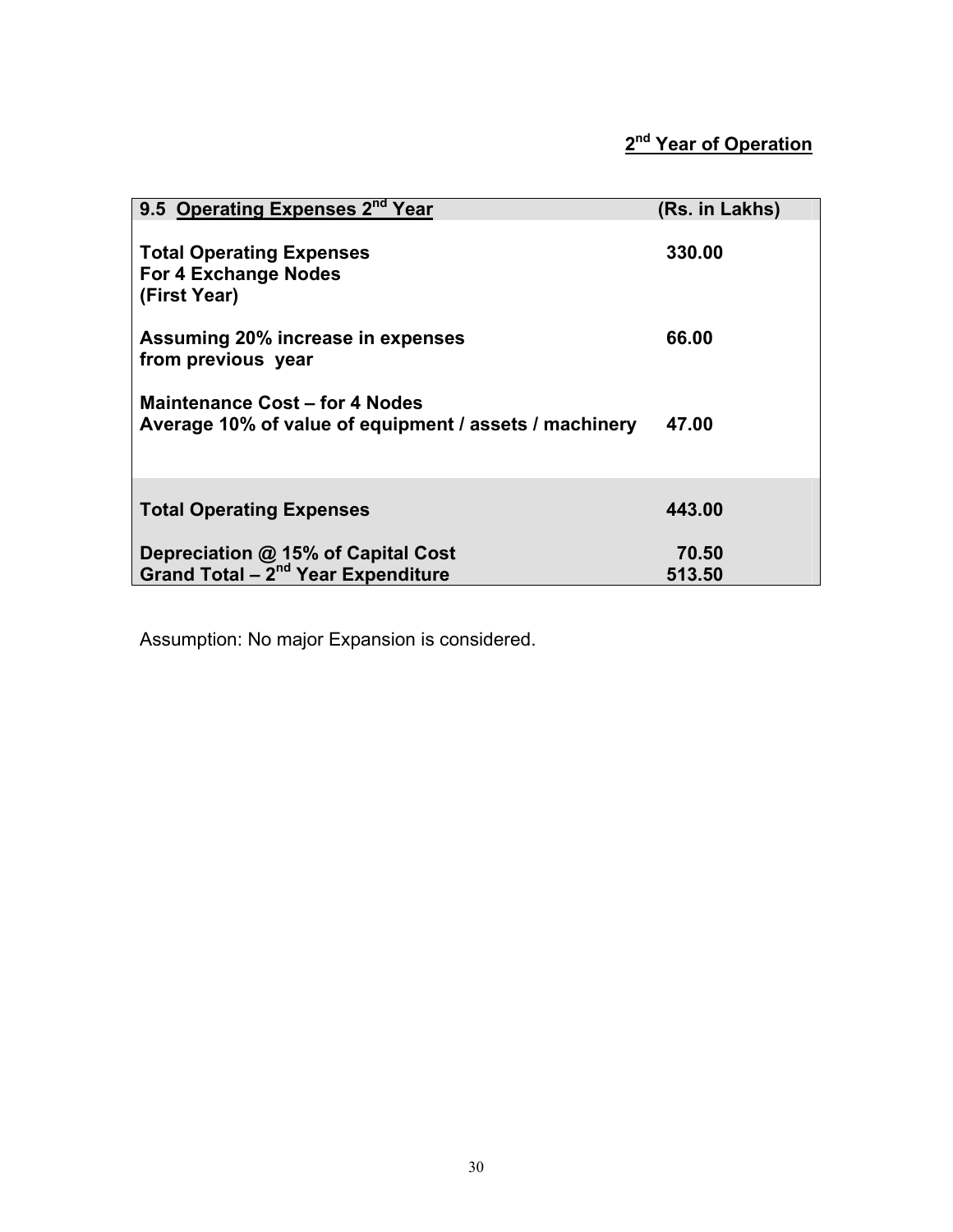| <b>Revenue Streams: Second Year</b><br>9.6                     |        |  |  |
|----------------------------------------------------------------|--------|--|--|
| <b>Pricing for Basic Services (Lakhs of Indian Rupees)</b>     |        |  |  |
| <b>Assumptions:</b>                                            |        |  |  |
|                                                                |        |  |  |
| Number of ISP connections: Type A/B/C @ 3/1/1/4 E1 connections |        |  |  |
| $2/1/4 = 7 = 8$ E1s<br>Delhi:                                  |        |  |  |
| Mumbai: $2/1/4 = 7 = 8$ E1s                                    |        |  |  |
| Chennai: $2/1/4 = 7 = 8$ E1s                                   |        |  |  |
| Kolkata: $1/2/4 = 7 = 7$ E1s                                   |        |  |  |
| <b>Total</b><br>28 ISPs with 31 E1s                            |        |  |  |
| <b>Net Total</b><br>ISP (82+28) with (118 + 31) E1s            |        |  |  |
|                                                                |        |  |  |
| A. One Time Joining Fee to be charged from ISPs                |        |  |  |
| As per the below assumptions                                   |        |  |  |
| @ Rs. 1.75 Lac per E1 for 31 new E1                            | 54.25  |  |  |
|                                                                |        |  |  |
| <b>B. Recurring Fees (annual)</b>                              |        |  |  |
|                                                                |        |  |  |
| i) Last Year Recurring + New Connections                       |        |  |  |
| Charges for each Peering per ISP @20,000                       |        |  |  |
| Assumption each ISP peers with 4 others                        |        |  |  |
| Total peers = 440 (approx.) $(82*4 + 28*4)$                    |        |  |  |
| i.e. total charge will be for 880                              |        |  |  |
| as charges to be paid by both ISPs                             | 176.00 |  |  |
|                                                                |        |  |  |
| ii) Annual Fees @ Rs. 2 Lakhs per E1 (118+31)                  | 298.00 |  |  |
|                                                                |        |  |  |
|                                                                |        |  |  |
|                                                                |        |  |  |
| iii) Annual Maintenance Charges                                |        |  |  |
| @ 10,000 per E1 for 118+31 E1s                                 | 14.90  |  |  |
|                                                                |        |  |  |
|                                                                |        |  |  |
| <b>One Time Joining Fees</b>                                   | 54.25  |  |  |
|                                                                |        |  |  |
| <b>Total Annual Revenue</b>                                    |        |  |  |
| <b>For 4 Exchange Nodes</b>                                    | 488.90 |  |  |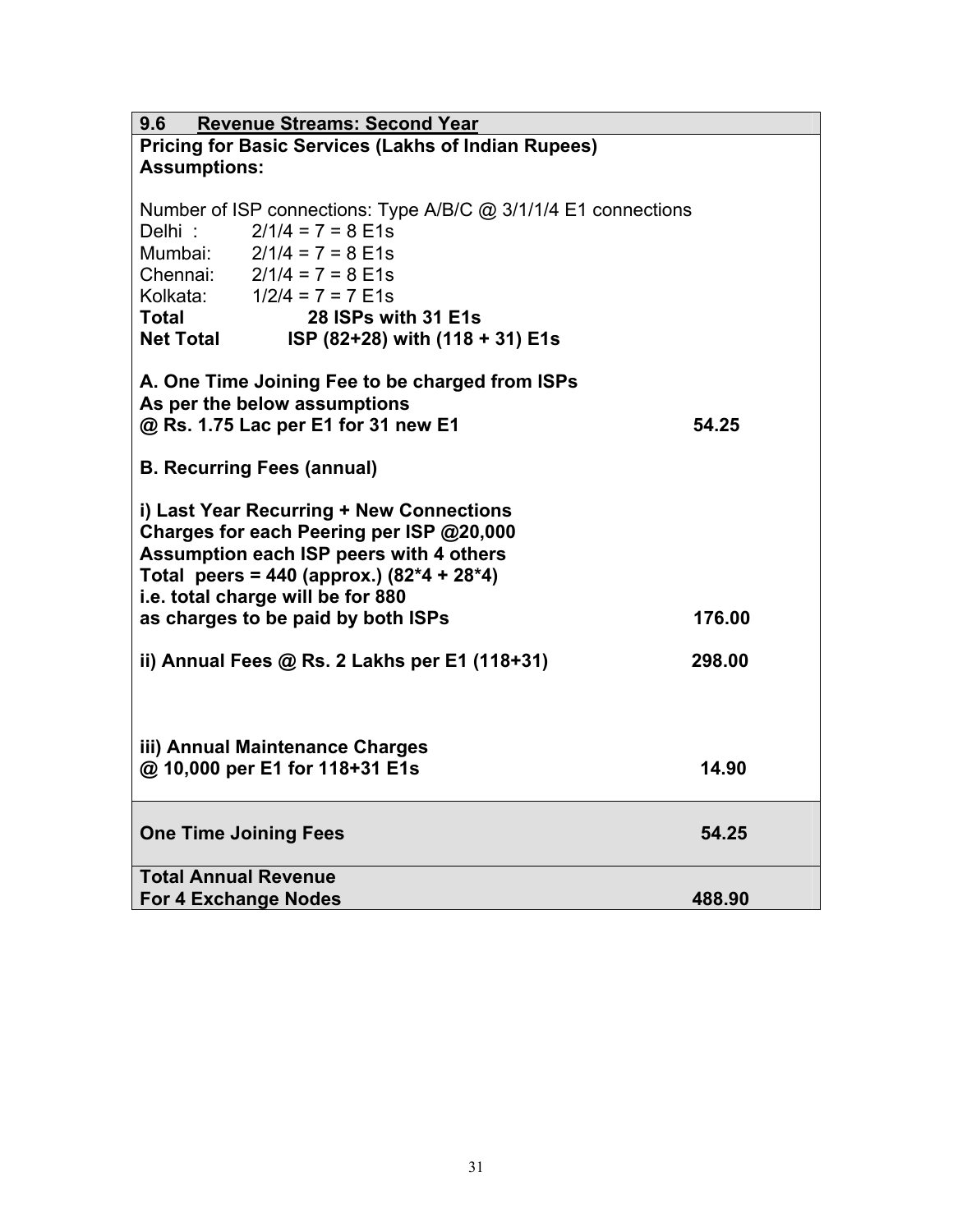| The Glance: The Initial 2 Years of IXP in INDIA (Rs.in Lakhs) |              |                        |            |
|---------------------------------------------------------------|--------------|------------------------|------------|
|                                                               |              | 1 <sup>st</sup> Year   | $2nd$ Year |
| A. Expenses                                                   |              |                        |            |
| <b>Total Capital Expenses</b>                                 |              | 470.00                 |            |
| <b>Operating Expenses</b>                                     |              | 400.50*                | 513.50*    |
| <b>Total</b>                                                  | A            | 870.50                 | 513.50     |
|                                                               |              |                        |            |
| <b>B.</b> Revenue                                             |              |                        |            |
| Initial One Time (from ISPs)                                  |              | 206.50                 | 54.25      |
| <b>Total Annual Revenue</b>                                   |              | $379.00/2 =$<br>189.50 | 488.90     |
| <b>Total</b>                                                  | B            | 396.00                 | 543.15     |
|                                                               |              |                        |            |
| <b>C. Government Grant</b>                                    | $\mathbf{C}$ | 500.00                 |            |
| D. Brought Forward Capital D                                  |              |                        | 25.50      |
| E. Capital at Hand $(B+C+D-A)$                                |              | 25.50                  | 55.15      |

• **Includes Depreciation @ 15% of Capital Cost.**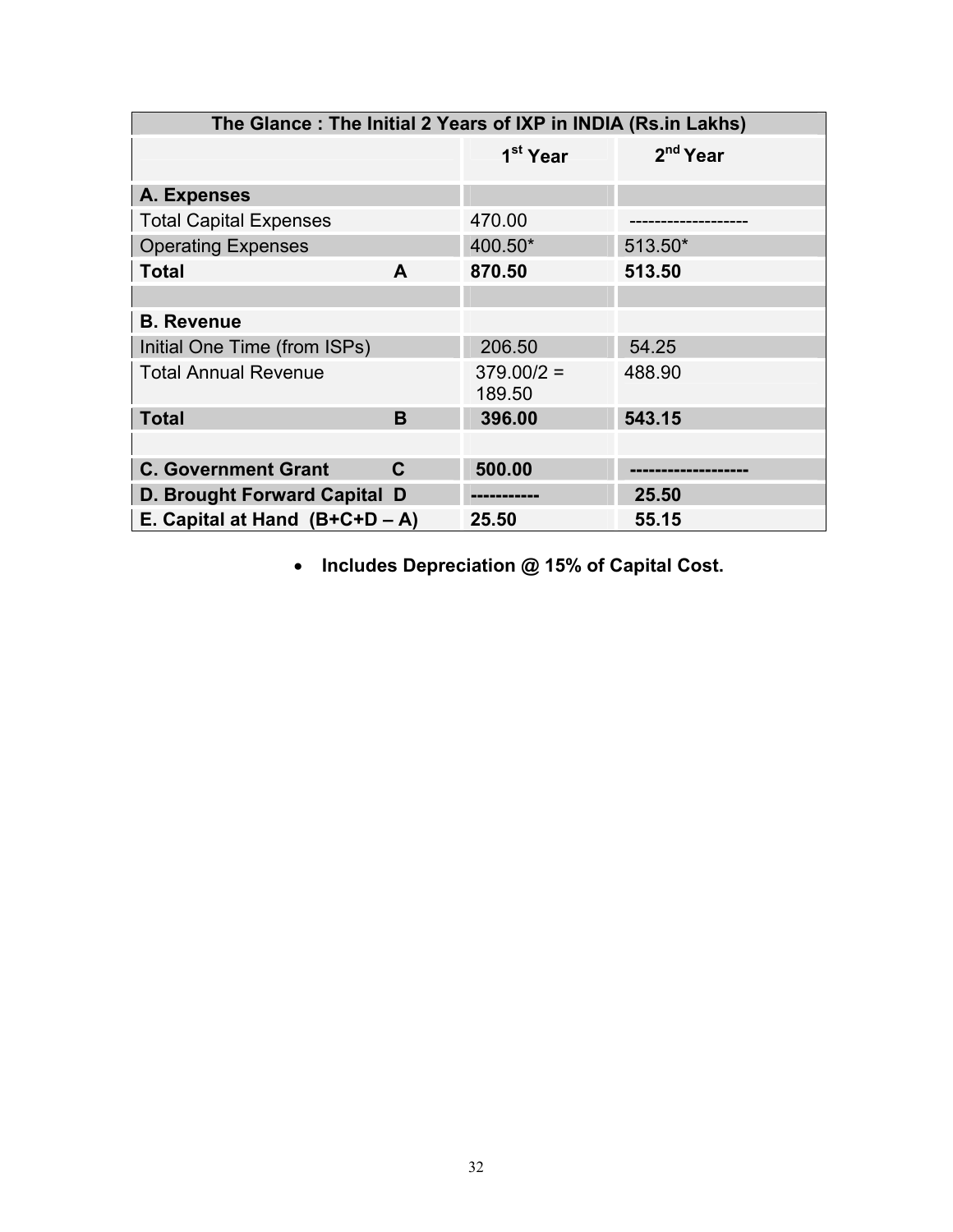#### **10. Conclusion: -**

As have been brought out in the proposal setting up of Internet Exchange in the country is an immediate national necessity. Most of the developing countries in the neighborhood like Pakistan, Sri Lanka, Thailand, Malaysia, Hong Kong, Singapore already have one or more than one IXP.

Setting up of `NIXI' will result into various tangible benefits for Internet Users as well as for the country as a whole, as have been brought out. The cost of Internet Connectivity and bandwidth would be reduced and Quality of Services improved resulting in spread of Internet in the country in addition to the increased customer satisfaction.

'NIXI' will also result into better Internet infrastructure for country and saving of Foreign Exchange on International Bandwidth; this in turn will result into increased Internet penetration and overall development of E-Commerce and Economy.

Therefore, an all out effort is required by the Govt. as well as industry to establish 'NIXI' at the earliest.

\*\*\*\*\*\*\*\*\*\*\*\*\*\*\*\*\*\*\*\*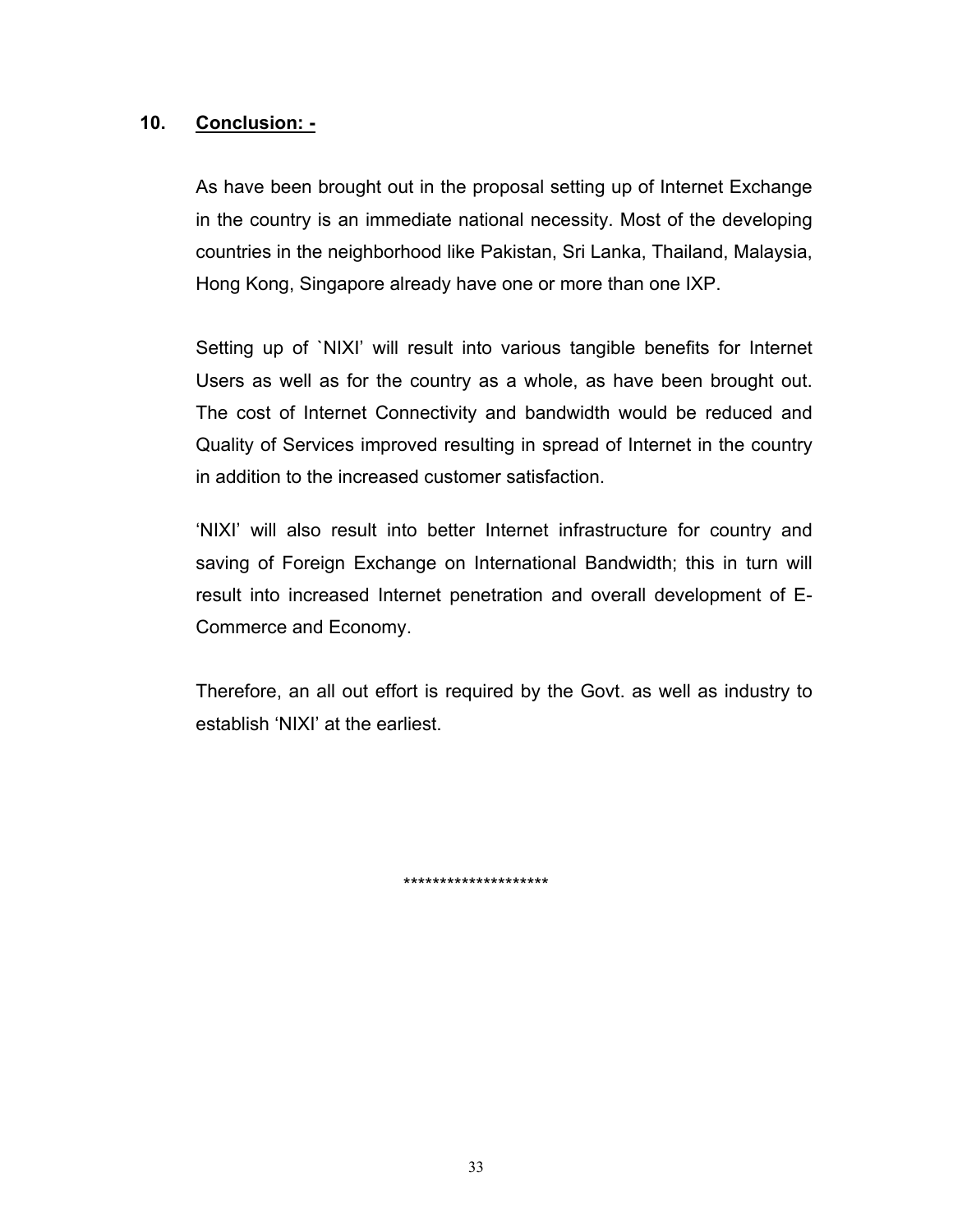#### **Annexe-2**

# **TERMS OF REFERENCE (TOR) FOR**

#### **TASK FORCE ON GROWTH OF INTERNET IN THE COUNTRY**

#### **Objective**

The objective of forming this task force is to identify the main drivers for accelerating the growth of Internet and to pinpoint implementable steps needed to foster a higher rate of growth of the Internet in the country. A copy of the "Action Plan for accelerating growth of Internet in the country" prepared by TRAI (CN Division), which is relevant, is attached.

The terms of reference of the task force are given below.

#### **Terms of Reference (Scope of work):**

- 1. Identify the reasons for the slow growth of Internet usage in the country.
- 2. To prepare an Action Plan to achieve a faster growth of Internet in the Country, comparable to what has been achieved in other countries of the region.
- 3. Study the best international practices of Internet Peering and Internet Exchange and to recommend a modus operandi to facilitate the establishment of Peering Network Access points (NAPs) in the country.

#### **Project Completion Schedule:**

The Task Force shall be required to complete its work within two months.